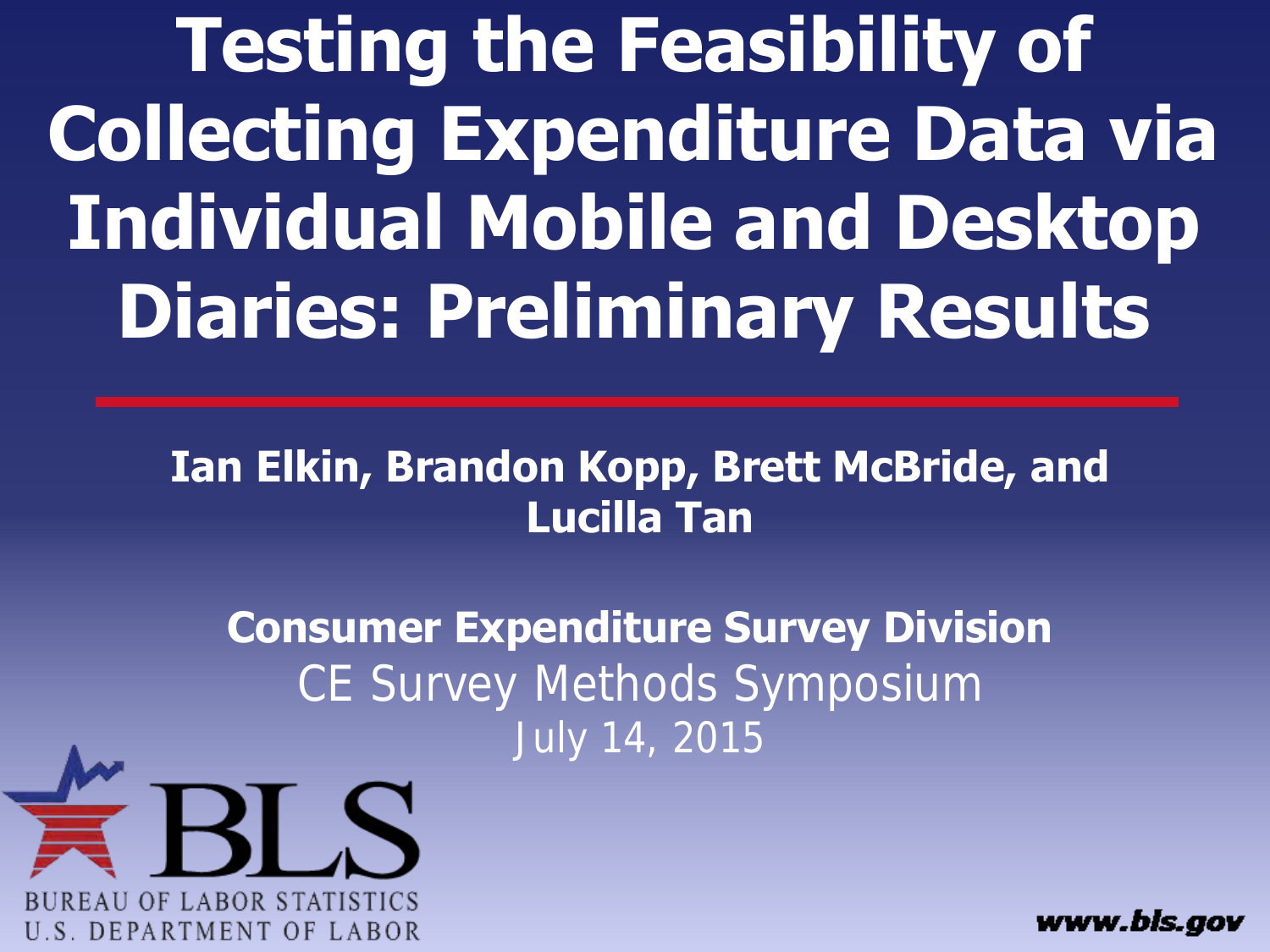#### **Presentation Outline**

- I. Individual Diaries Overview
- II. Preliminary Results Sample Performance & Demographics
- III. Preliminary Results Paradata
- IV. Preliminary Results Reporting **Characteristics**
- V. Summary

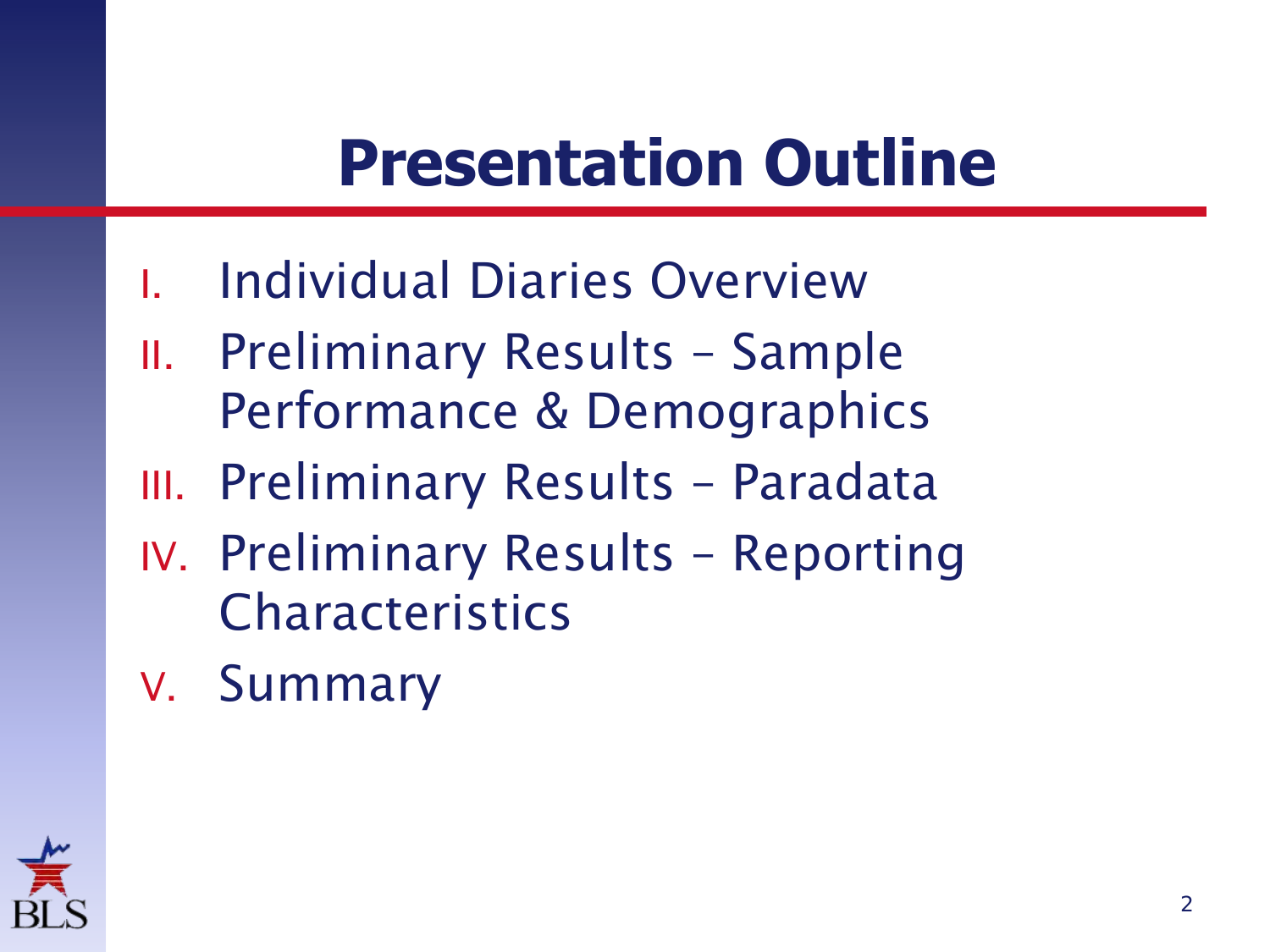# **I. INDIVIDUAL DIARIES OVERVIEW**

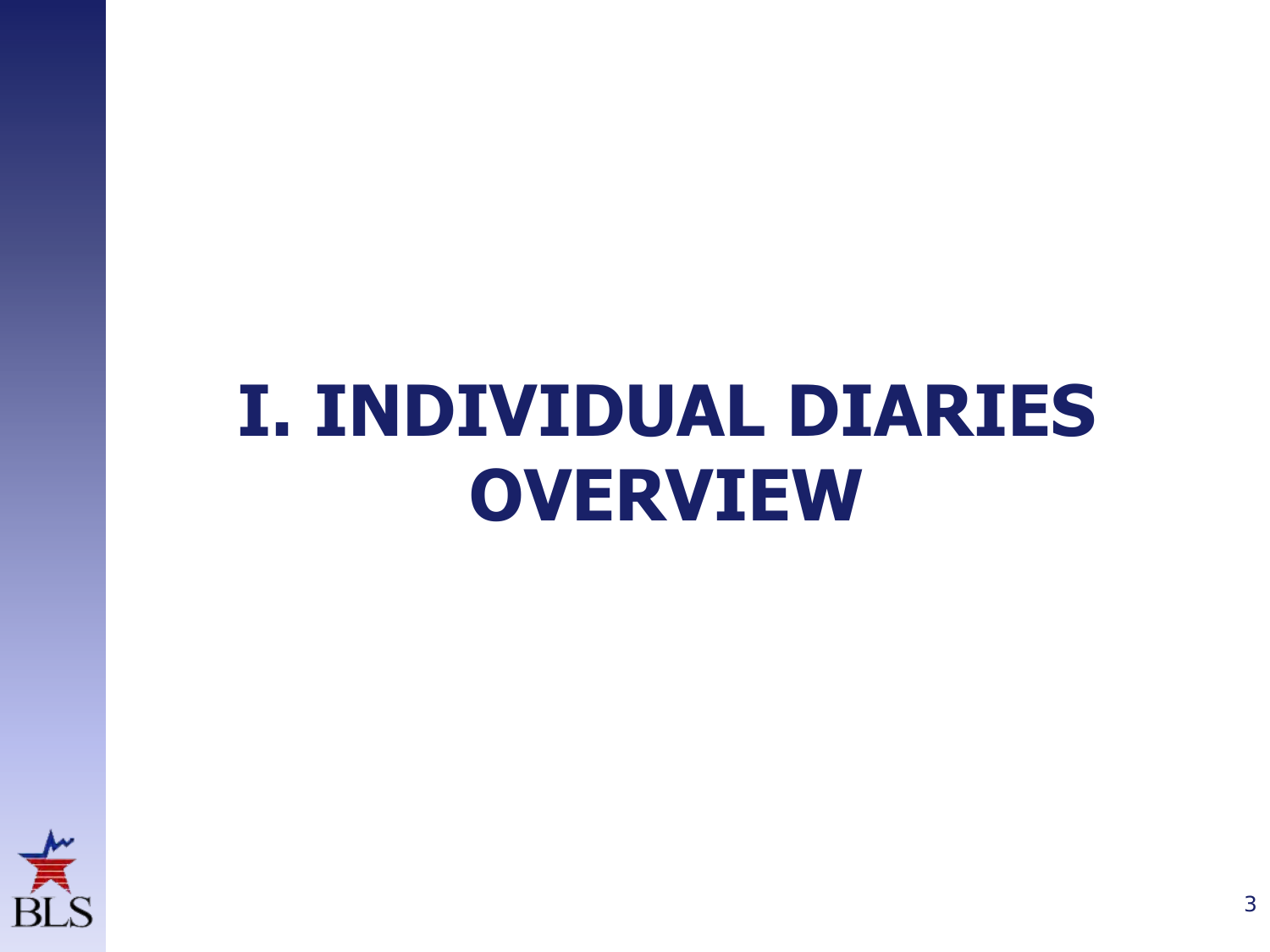# **Consumer Expenditure Diary (CED) Overview**

- The CED currently uses 1 paper diary to collect household expenditures for a week (x2)
- Interviewers "place" the diary in-person and conduct up to two more visits
- The CED gathers more detailed expenditures than the Consumer Expenditure Interview Survey
- The Diary is divided into four sections:
	- ▶ Food Away From Home
	- ▶ Food for Home Consumption
	- Clothing, Shoes, Jewelry and Accessories
	- ▶ All Other Products, Services and Expenses

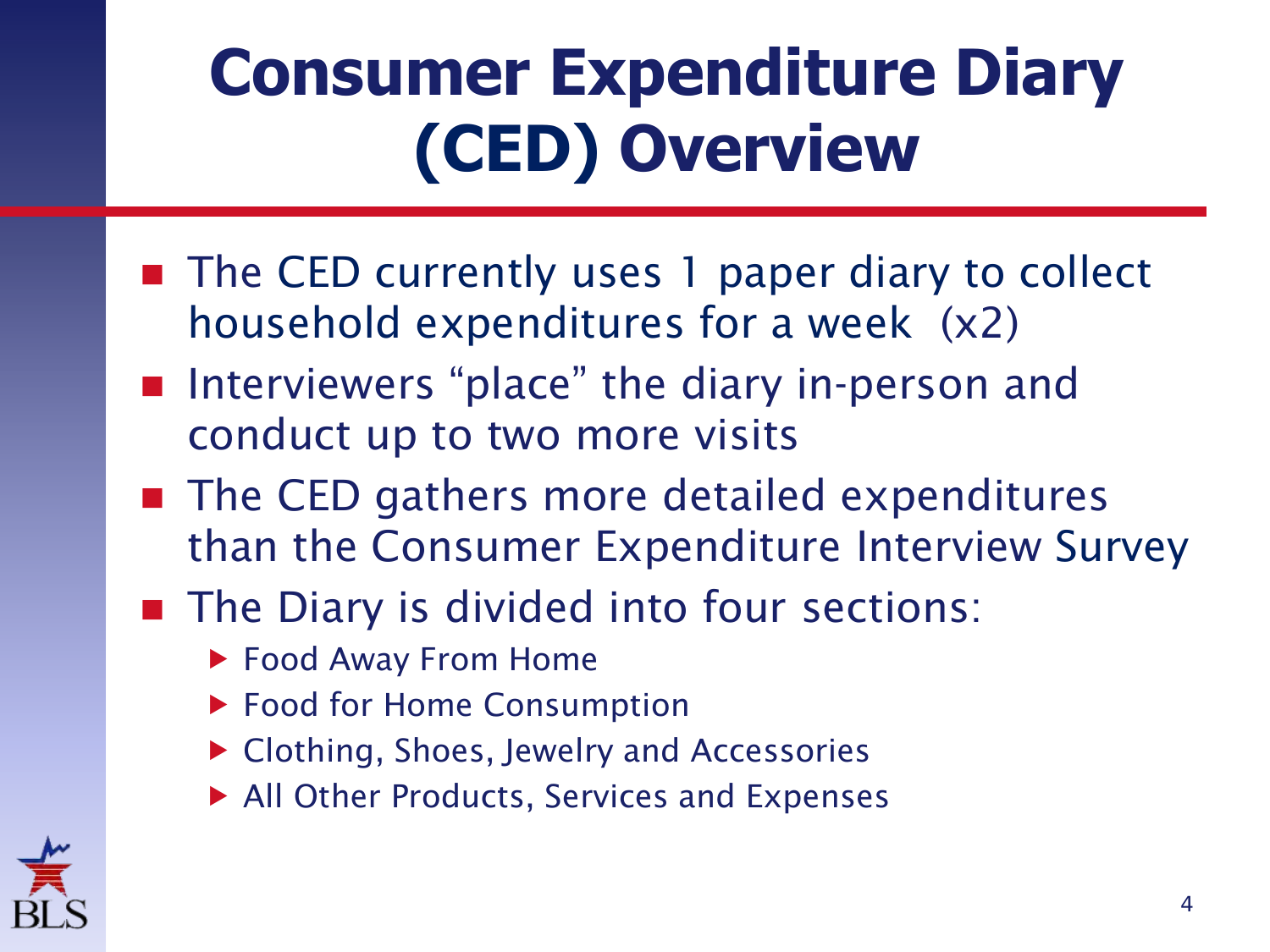### **Individual Diary Test Analysis**

#### Research conducted to-date

- ▶ Sample performance: screen-in and placement rates
- ▶ Paradata: interviewer monitoring and logins
- Reporting: section entries and interviewer-assisted entries

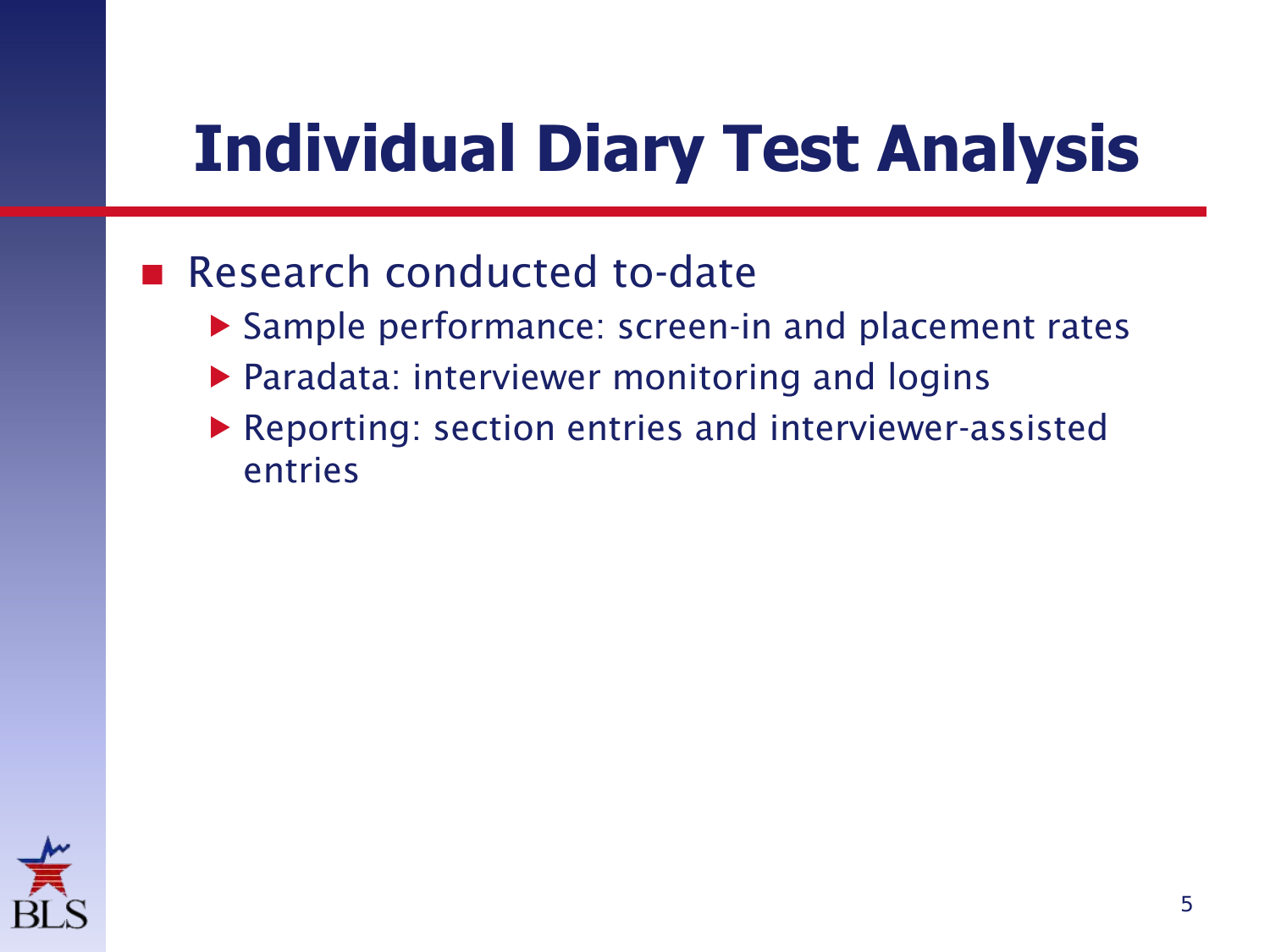#### **Individual Diary Test Analysis – Future Research**

- Further Individual Diaries comparisons by mode:
	- ▶ Reporting quality: Actual date of diary entry vs. purchase date
	- ▶ Assess duplicate entries within a CU
- **Test Versus Production:** 
	- ▶ CU-level response rates
	- ▶ Patterns of entries by category
	- Reporting quality: total recall, level of detail required, rounding
	- ▶ Contact attempt history: effort, reluctance

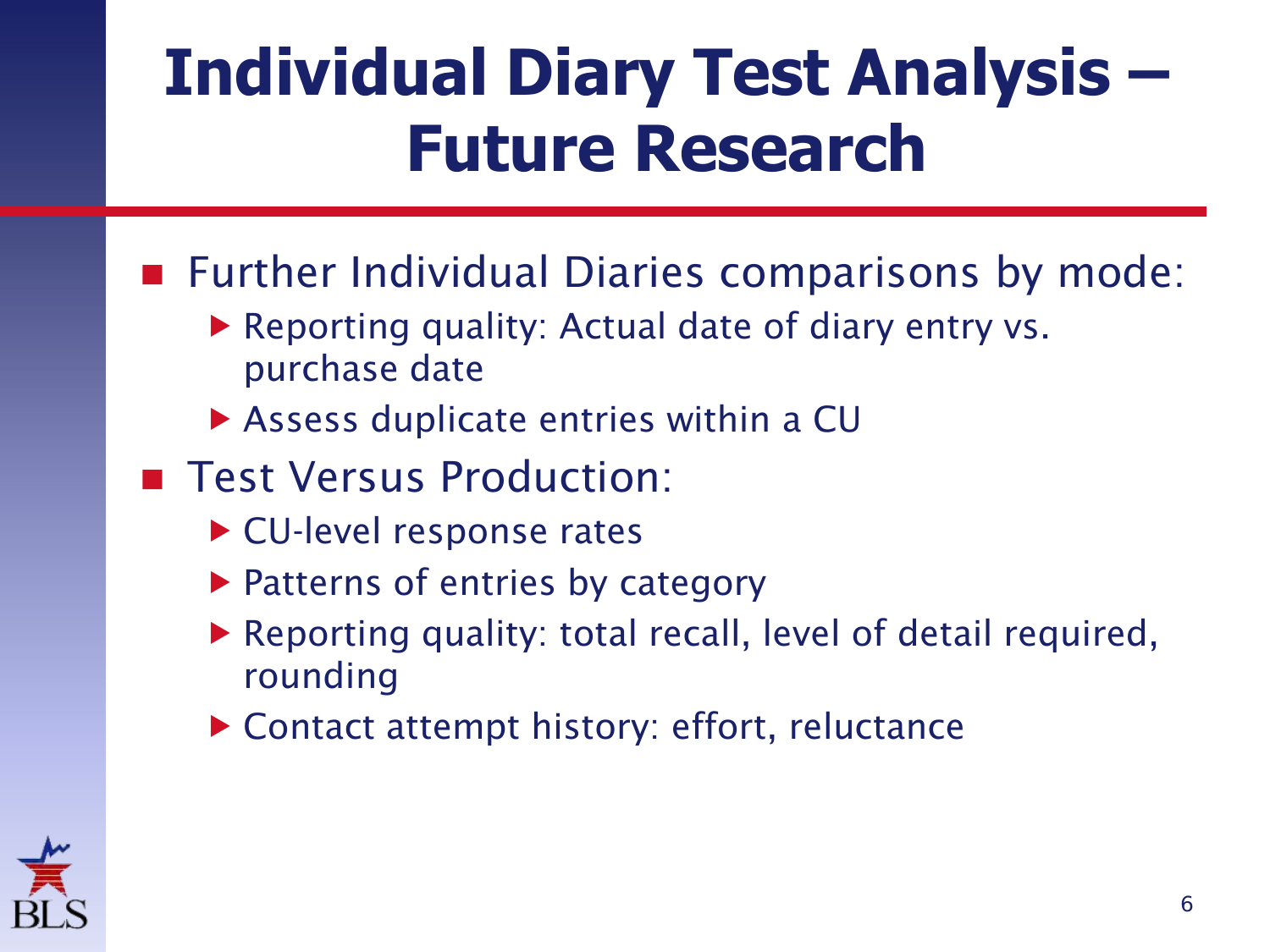# **Individual Diaries Background**

- The Individual Dairies Feasibility Test (IDFT) was designed to inform the operational and data quality aspects of collecting expenditures from household members using personal electronic diaries
- Since 2004, there have been various ongoing initiatives to test various forms of instruments to address the limitations of one paper diary for households with multiple members
- Two modes of electronic diaries were tested:
	- ▶ Mobile internet (via smartphone)



**Desktop internet**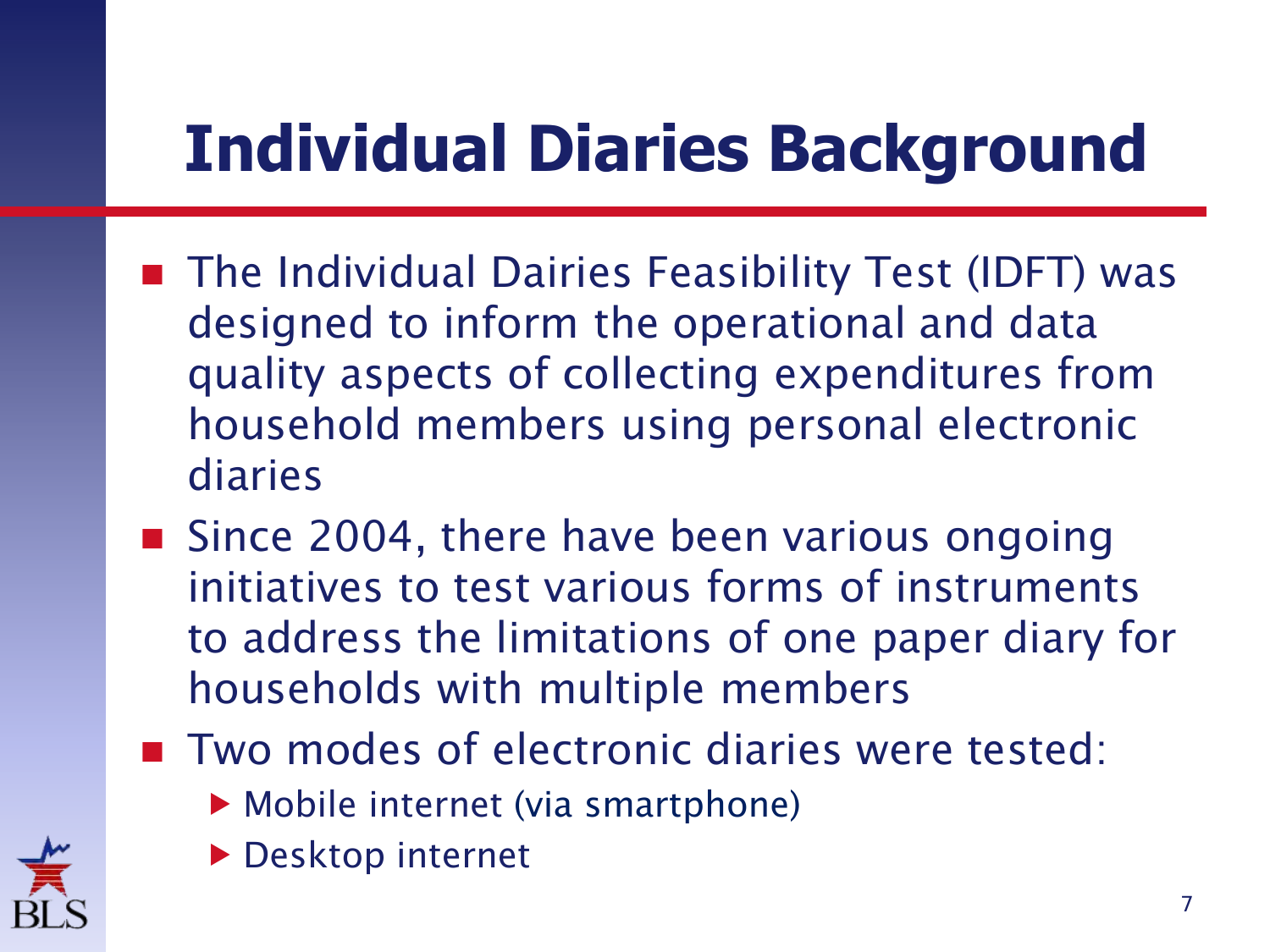# **Individual Diaries Logistics**

- Data Collection Period Aug Dec 2014
- Starting Sample Addresses 1,200 (Philadelphia, Chicago, & Los Angeles Regional Offices)
- Targeted sampling on area mobile usage, internet penetration, multi-person households, and English speaking households
- Developed separate online mobile & desktop applications
- Diary placement occurs once across the 2-week recording period
- **Interviewers provide username and password to** Respondents
- No individual-level outcome codes for Ind. Diary (final disposition)
- New materials
	- Mobile User Guide
	- ▶ Desktop User Guide
	- ▶ YouTube Online Tutorials

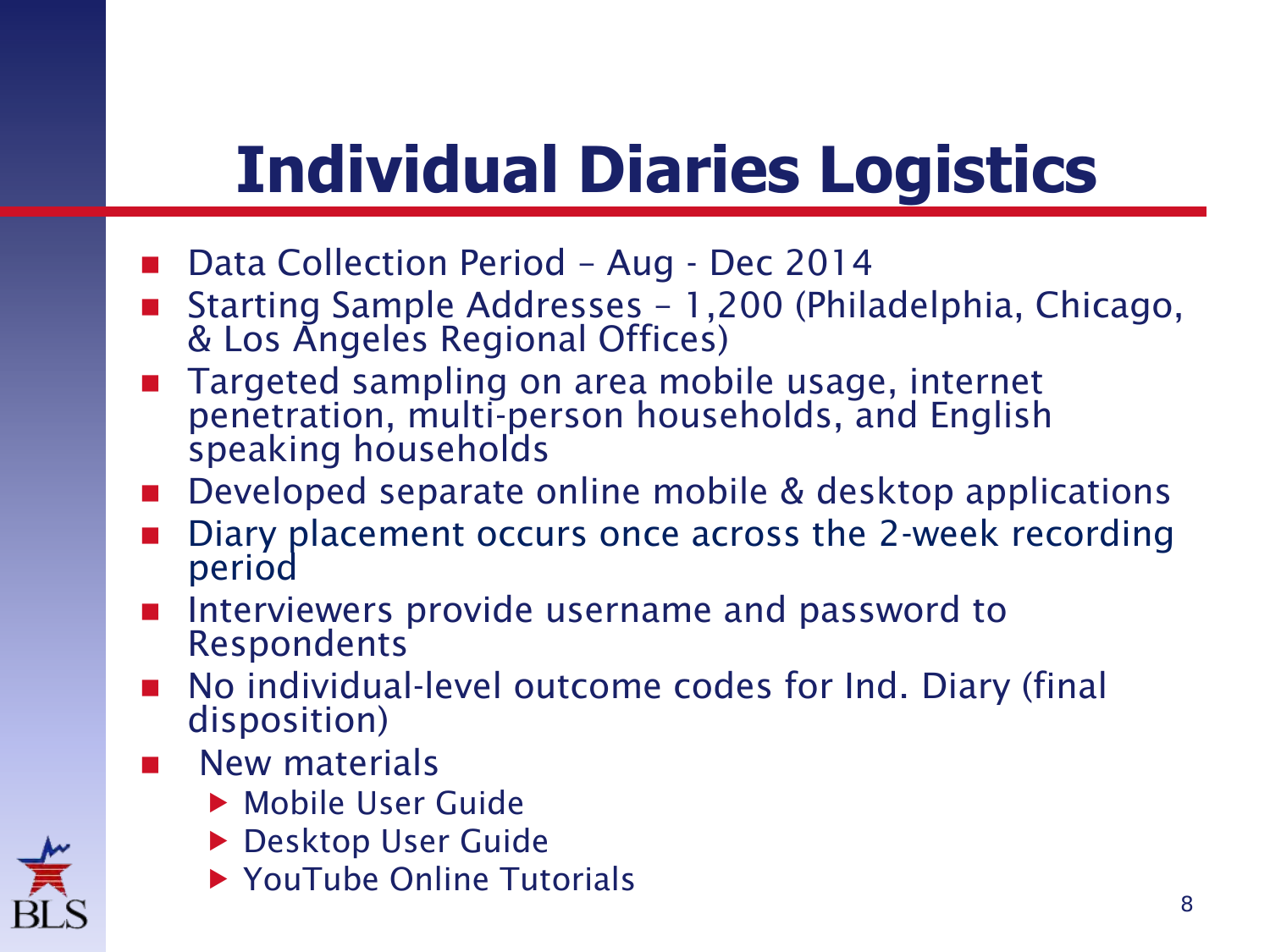# **Individual Diaries Eligible Cases & Assignment Protocol**

#### **Eligible Individual Diaries Cases**

- **English only**
- ▶ No Multi-CU HHs or Replacement HHs
- ▶ Home internet access via PC, tablet, Smartphone
- Assignment Protocol
	- $\triangleright$  If a household screens in as eligible, household members are offered modes sequentially
	- ▶ Mobile mode first and, if they do not have a Smartphone, then
	- ▶ Desktop mode, including tablet

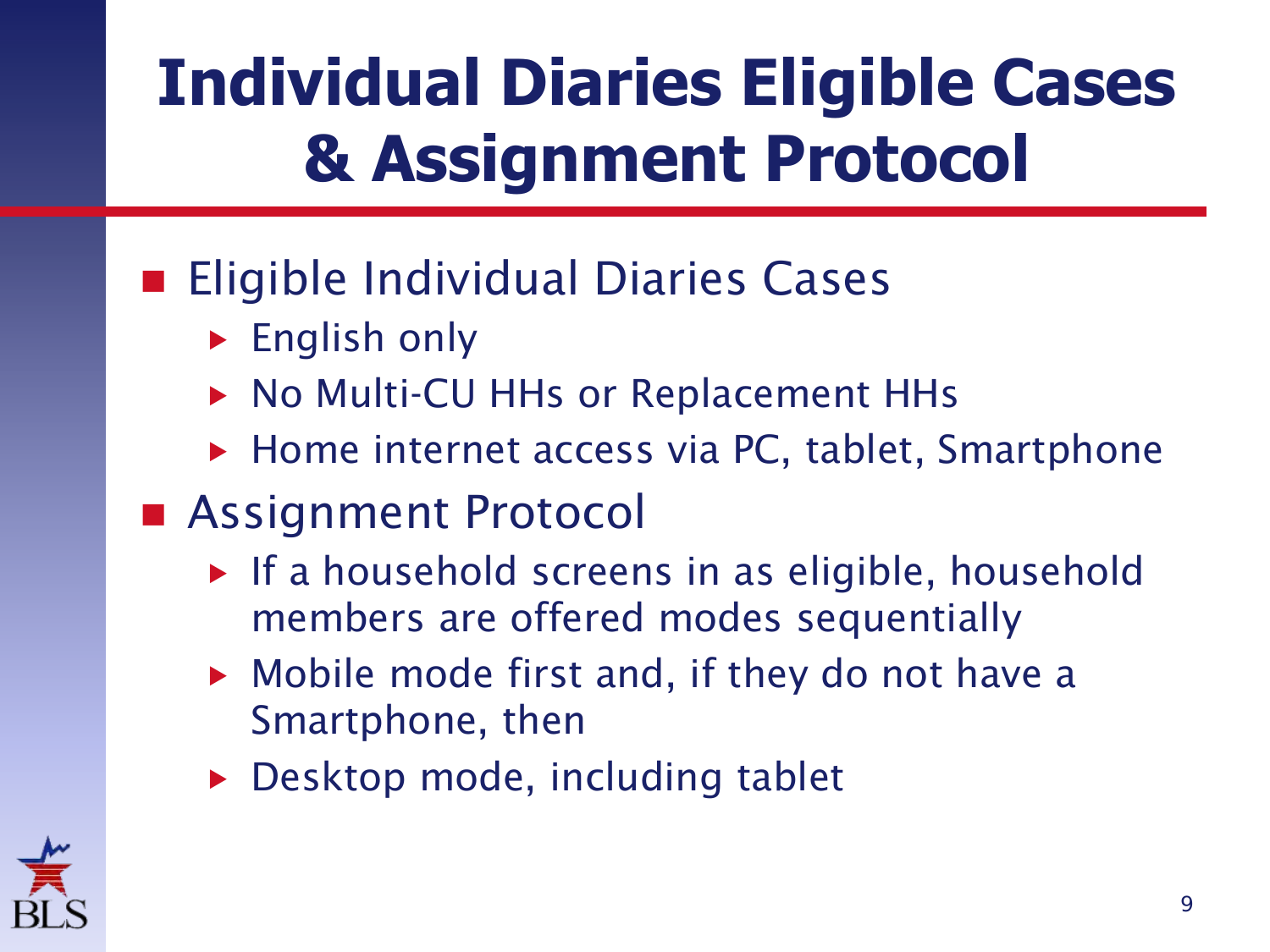### **Individual Diaries Monitoring Protocol**

- Individual Diaries did not provide interviewers the opportunity to monitor if diary entry occurred during the recording period (due to technical/resource limitations)
- Interviewer Follow-up Calls
	- ▶ Reminder Calls (or visits if necessary) on Day 3 and Day 8 were encouraged for all participating households
	- ▶ Tailored follow-up calls were made to households that Census flagged for going three consecutive days without logging into the instrument

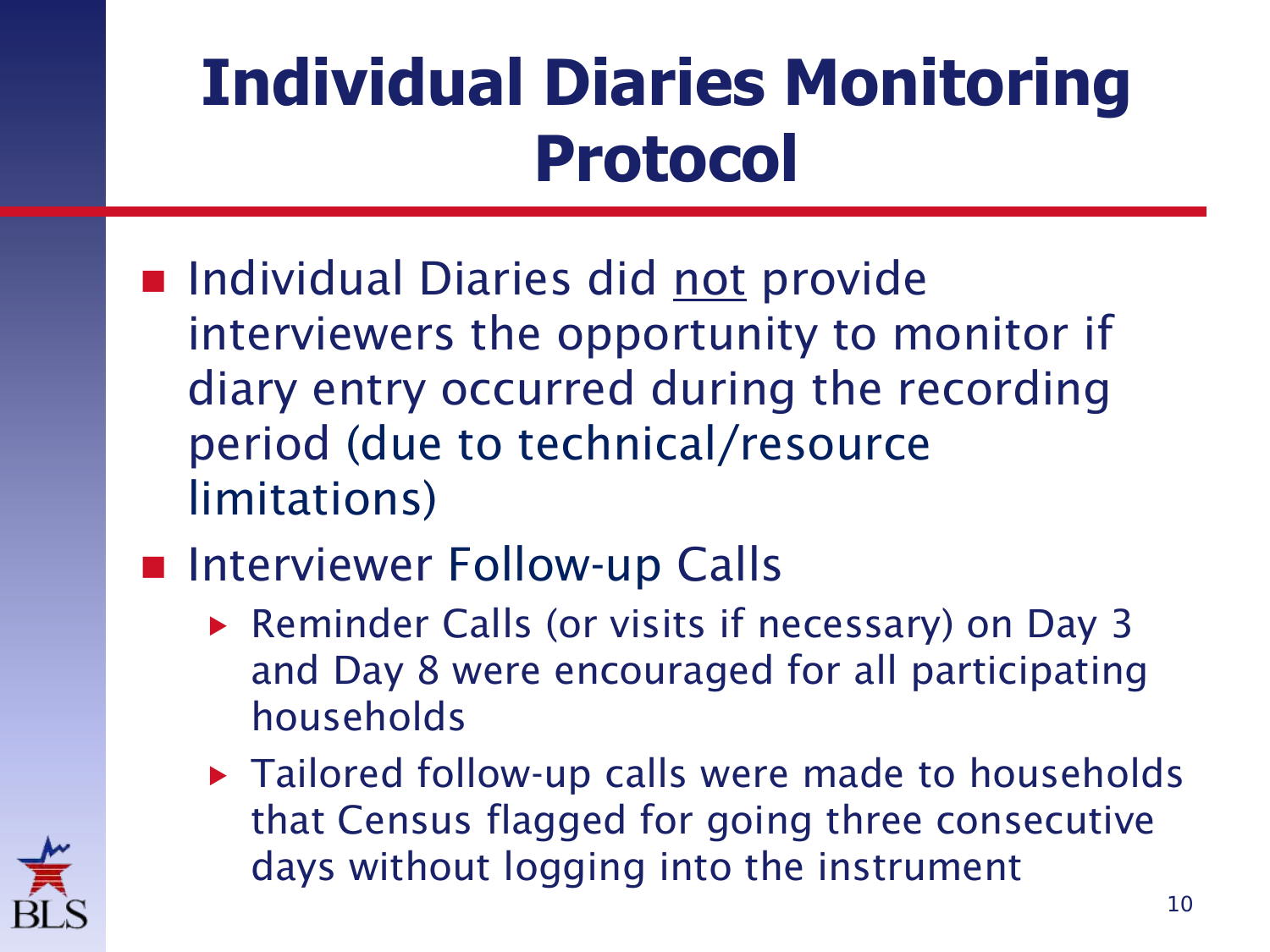## **Individual Diaries Training and Materials**

- **The Training conducted in-person for one day** and was a departure from standard CE training protocols - focused more heavily on protocol changes
- Respondent Materials
	- Mobile and Desktop User Guides Focus on logging in and entering expenses
	- ▶ Three YouTube Online Tutorials
		- ▶ Getting Started
		- ▶ What to Enter in the CE Diary
		- **Entering and Editing Expenses**

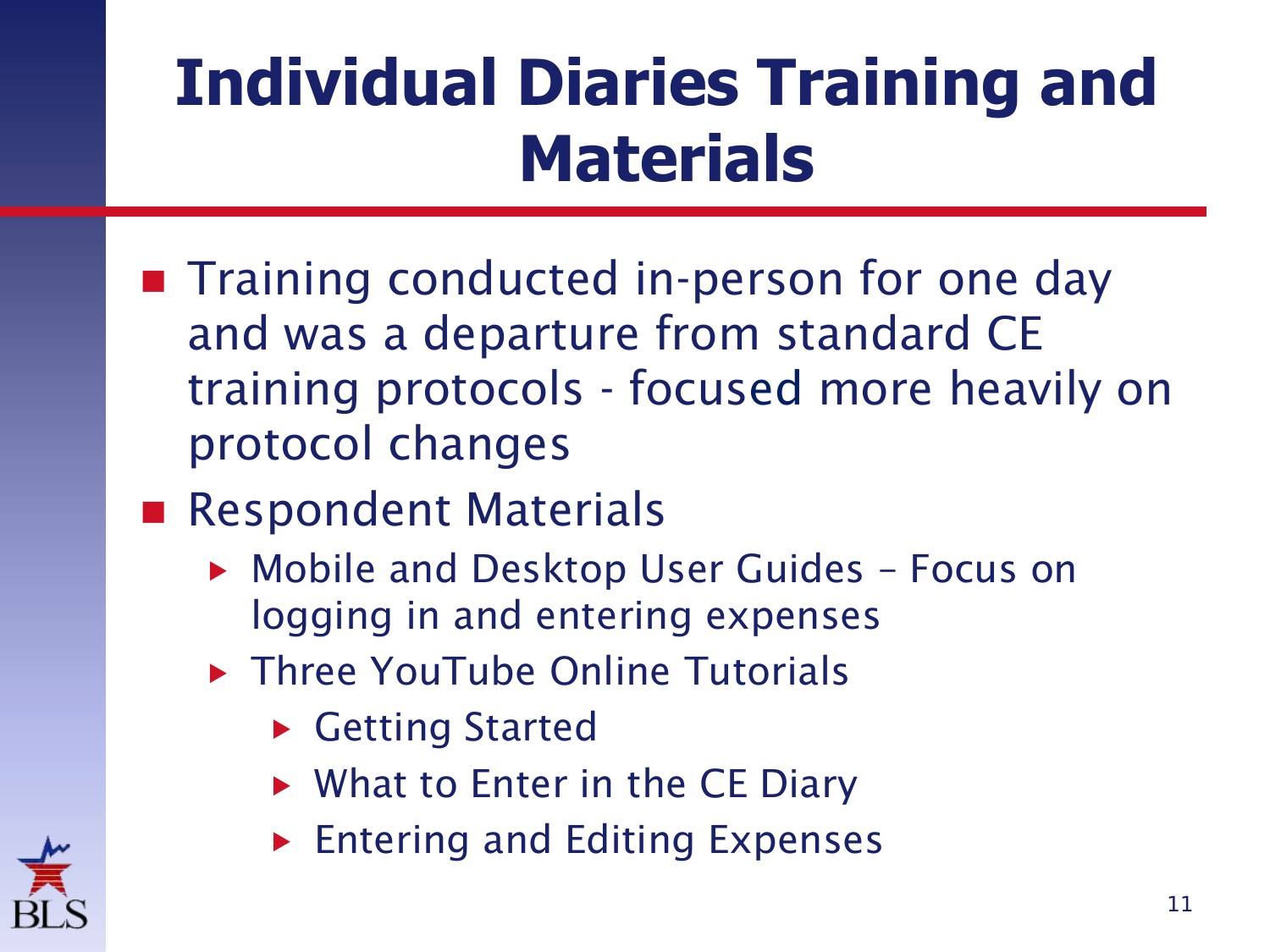#### **Individual Diaries Analyses**

- Focus of the following analyses is on the comparison of test conditions to each other (mobile versus desktop) and their relative performance
- Comparisons to the control group (production sample, at the household level) are forthcoming

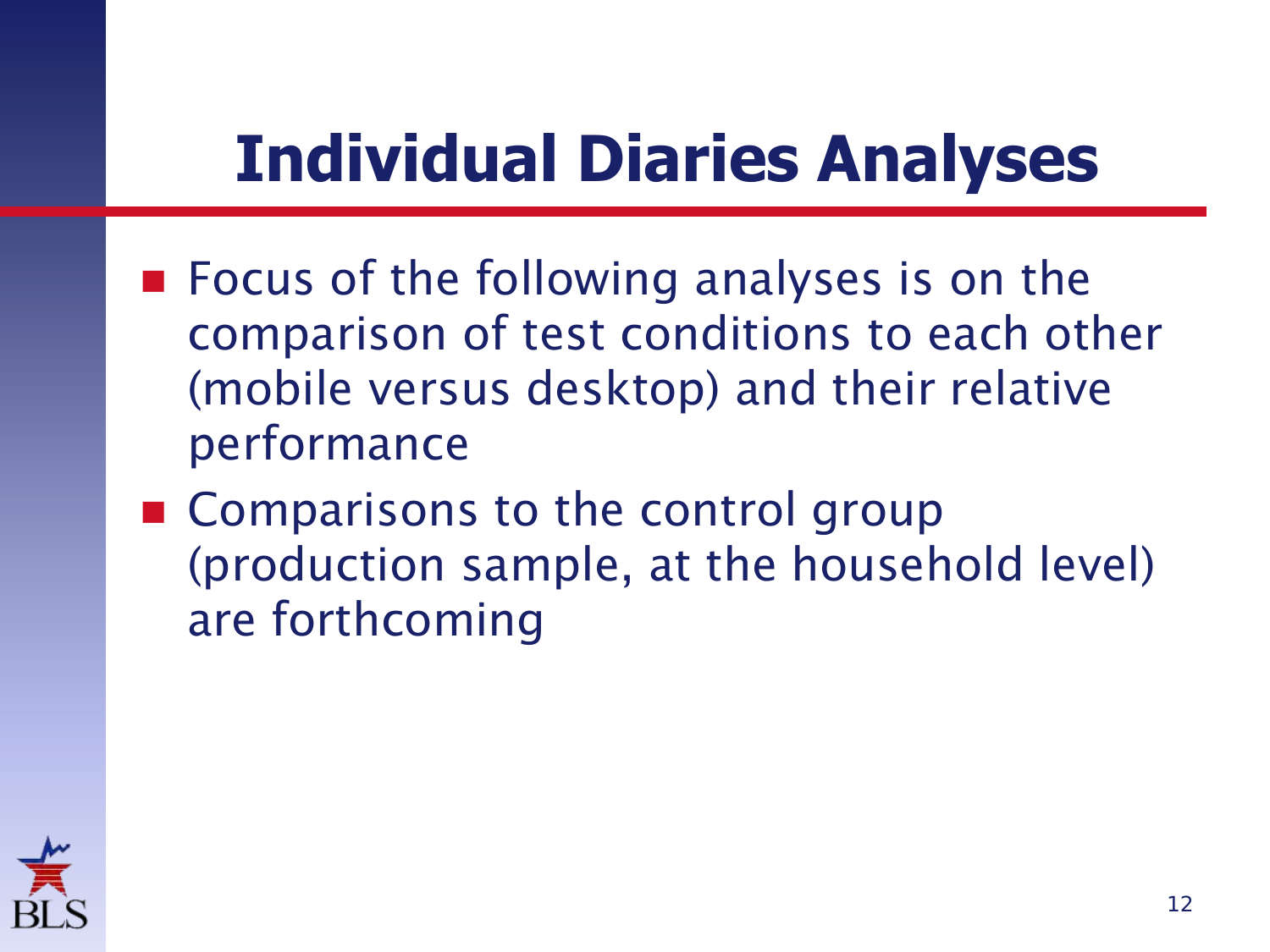# **II. PRELIMINARY RESULTS – SAMPLE PERFORMANCE & DEMOGRAPHICS**

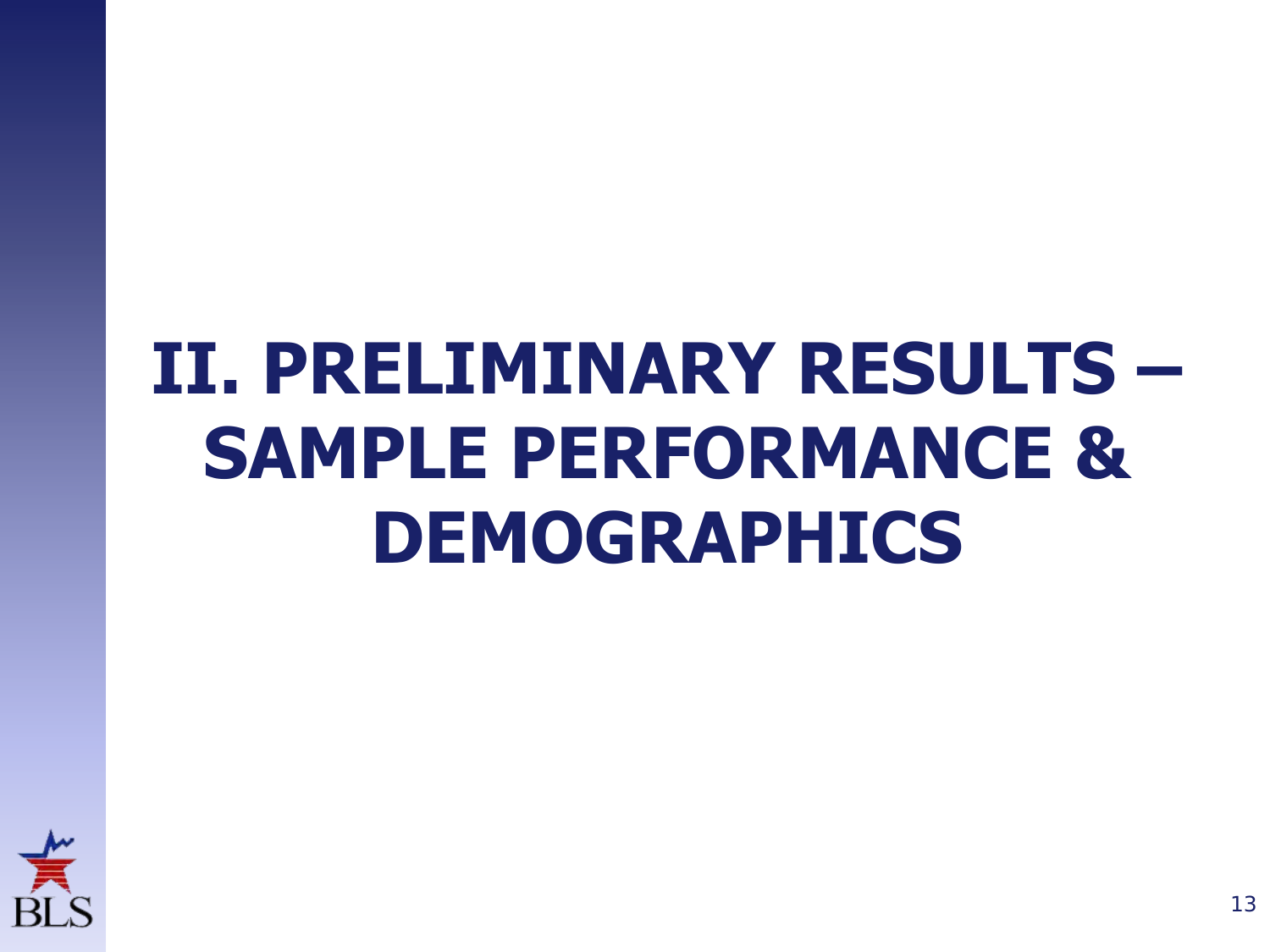### **Characteristics of Sampled Households who Screened In**

| Households with home internet access (n=471)         |      |  |
|------------------------------------------------------|------|--|
| Household size (% of n)                              |      |  |
| <b>DK/REF</b>                                        | 1.9  |  |
| <b>Single persons</b>                                | 20.0 |  |
| 2-3 persons                                          | 32.9 |  |
| 4+ persons                                           | 45.2 |  |
| No. e-diary age-eligible CU members                  | 2.1  |  |
| Combination of e-diaries assigned within CU (% of n) |      |  |
| <b>Mobile only</b>                                   | 49.0 |  |
| <b>Desktop only</b>                                  | 38.6 |  |
| <b>Mobile &amp; Desktop</b>                          | 9.1  |  |
| <b>Neither</b>                                       | 1.3  |  |

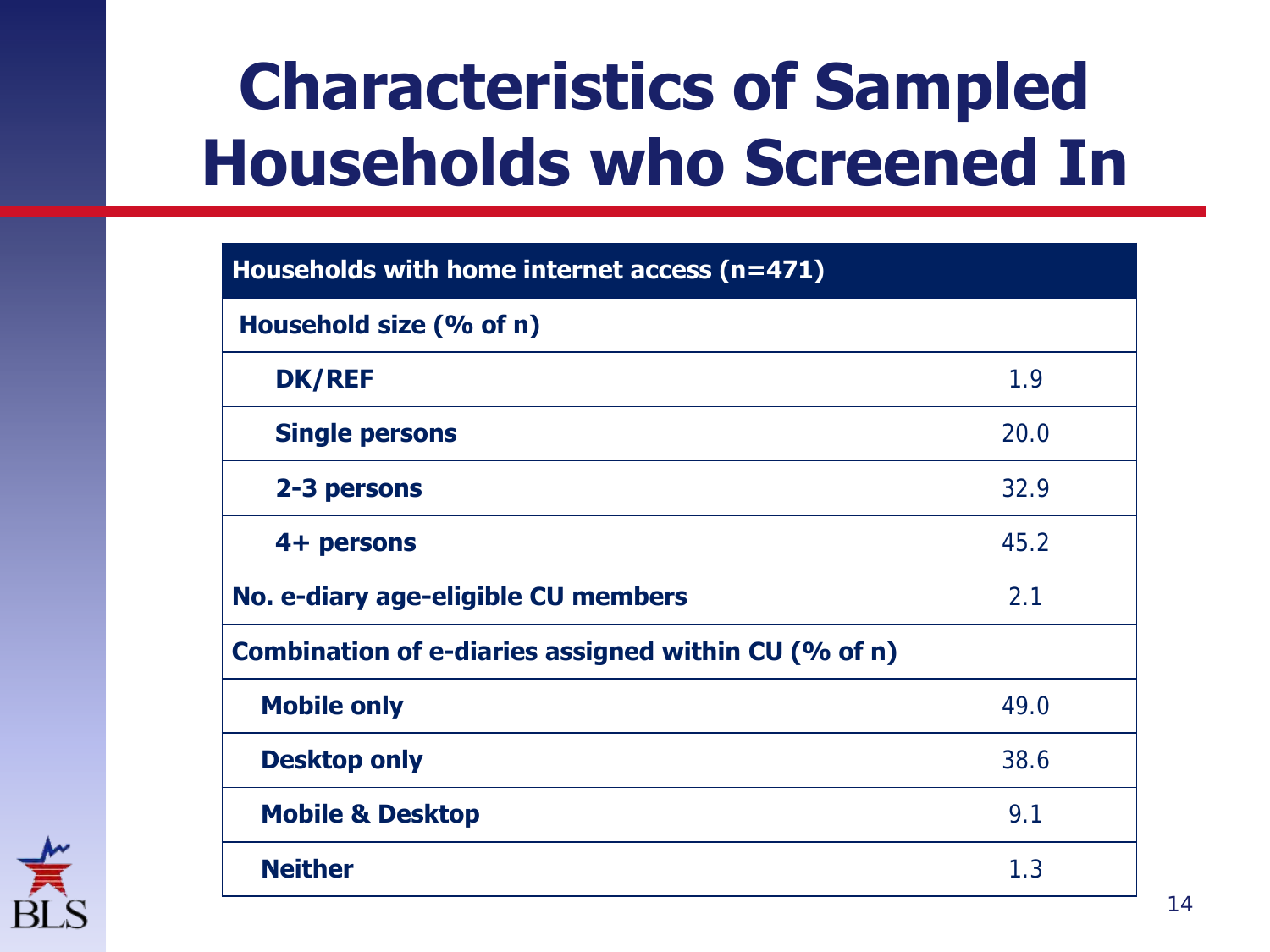## **Assigned Diarists by Age**

 $\Box$  Mobile (n=152)  $\Box$  Web (n=272)



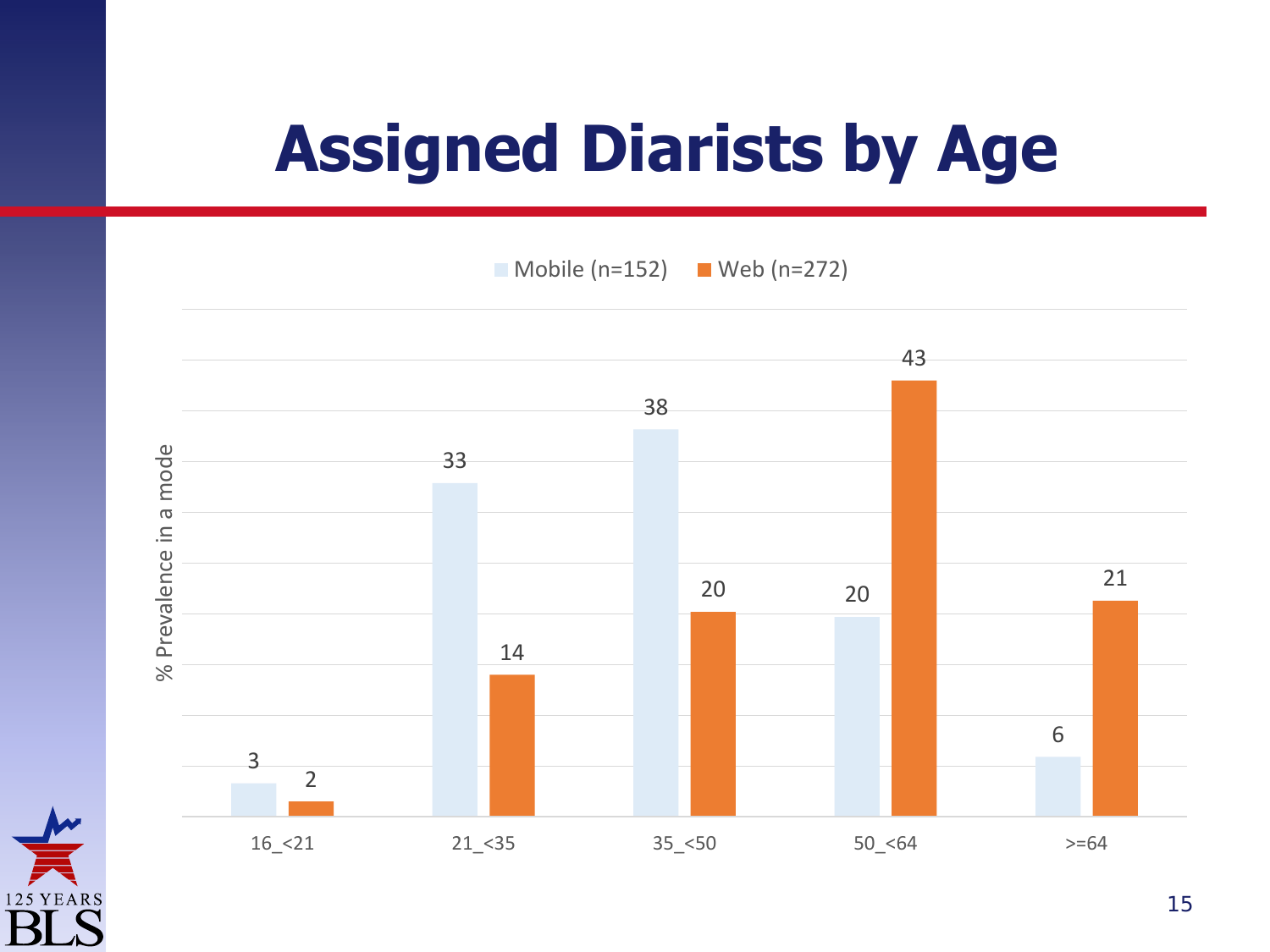# **Assigned Diarists by Education Attainment**

 $\blacksquare$  Mobile (n=152)  $\blacksquare$  Web (n=272)



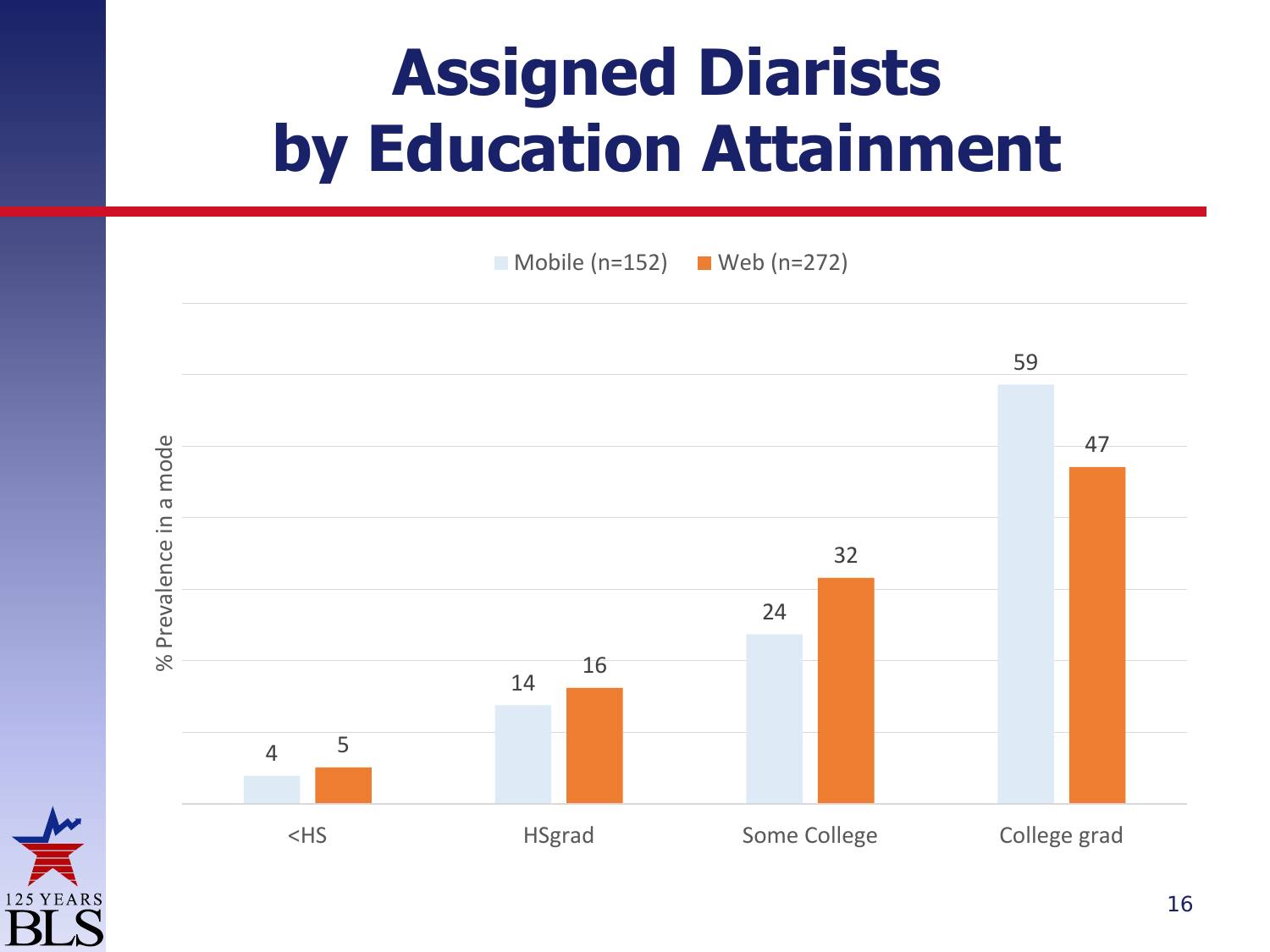#### **Assigned Diarists by Household Size**



CUS: 90)

ASSIGNED MODE TO HH MEMBERS

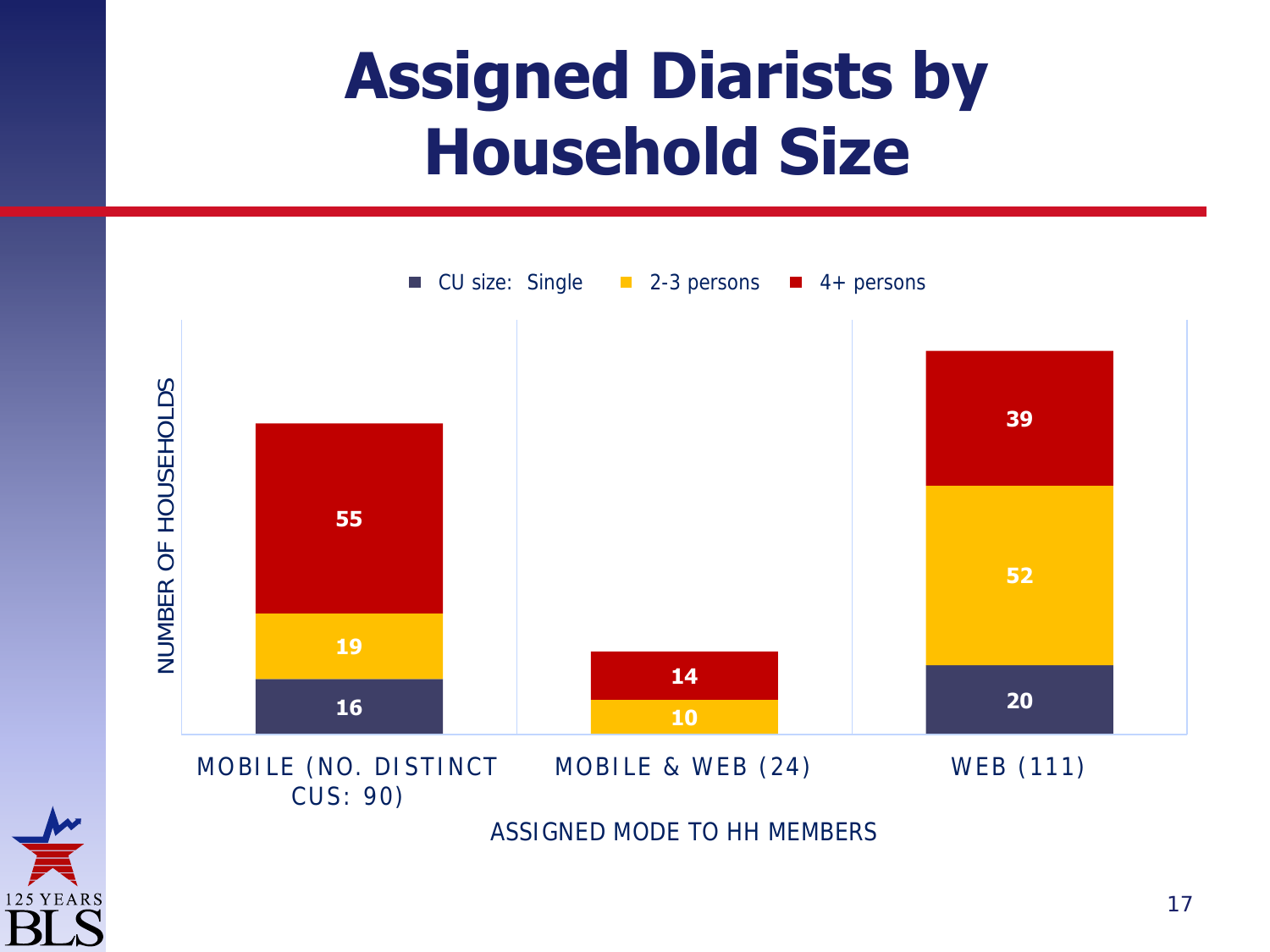## **Individual Diaries Analysis Rate Assumptions**

- Household-Level Screen-In, Diary Placement, and Completion
	- ▶ Only assesses household level diary placement and completion information recorded by the interviewer
	- Rates computed based on household outcome code, placement code, pick-up code, and internet screener
- **Person-level placement and completion** outcomes are classified by the outcome of the household to which they belong

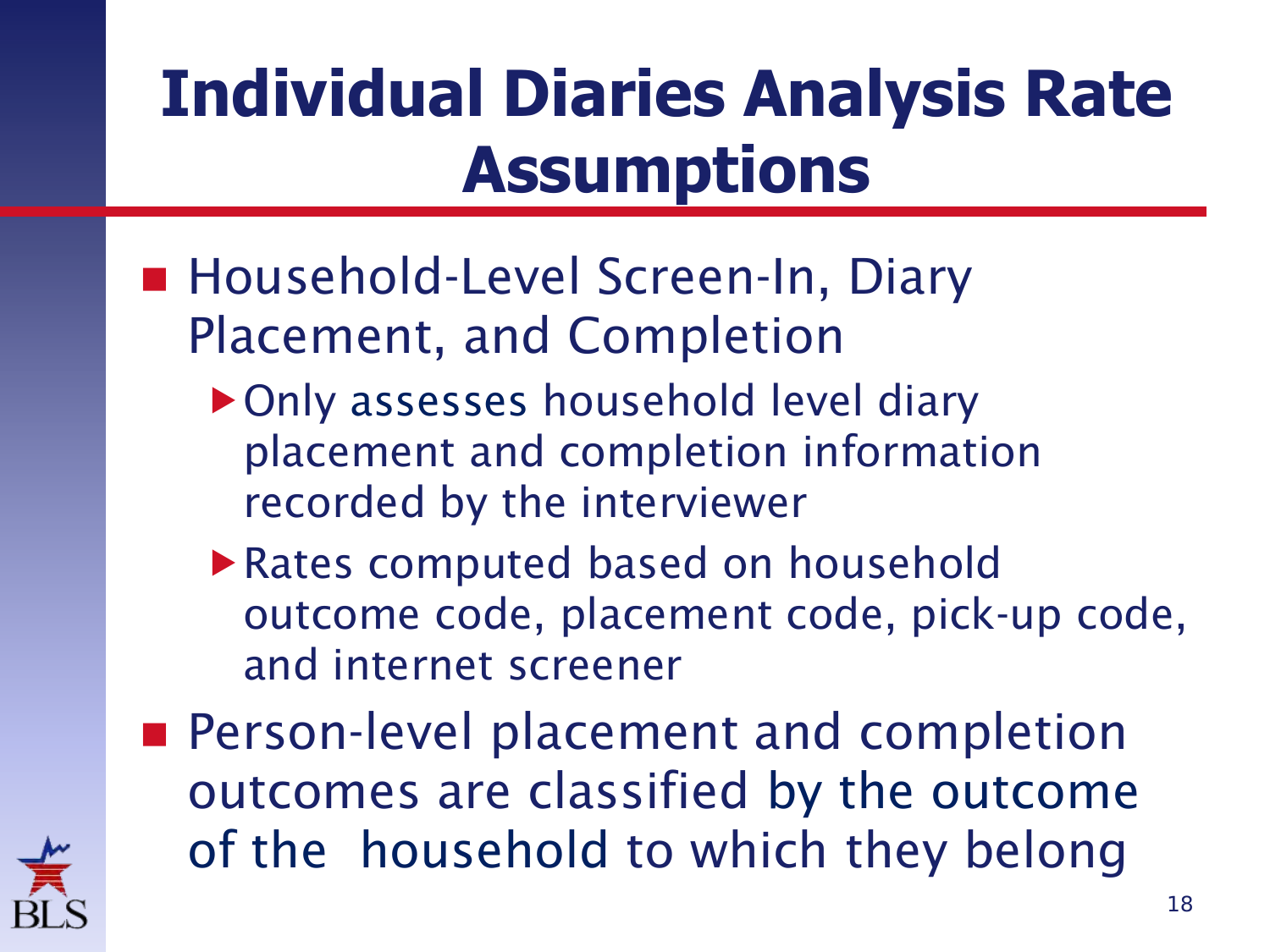#### **Individual Diaries Visual Response**

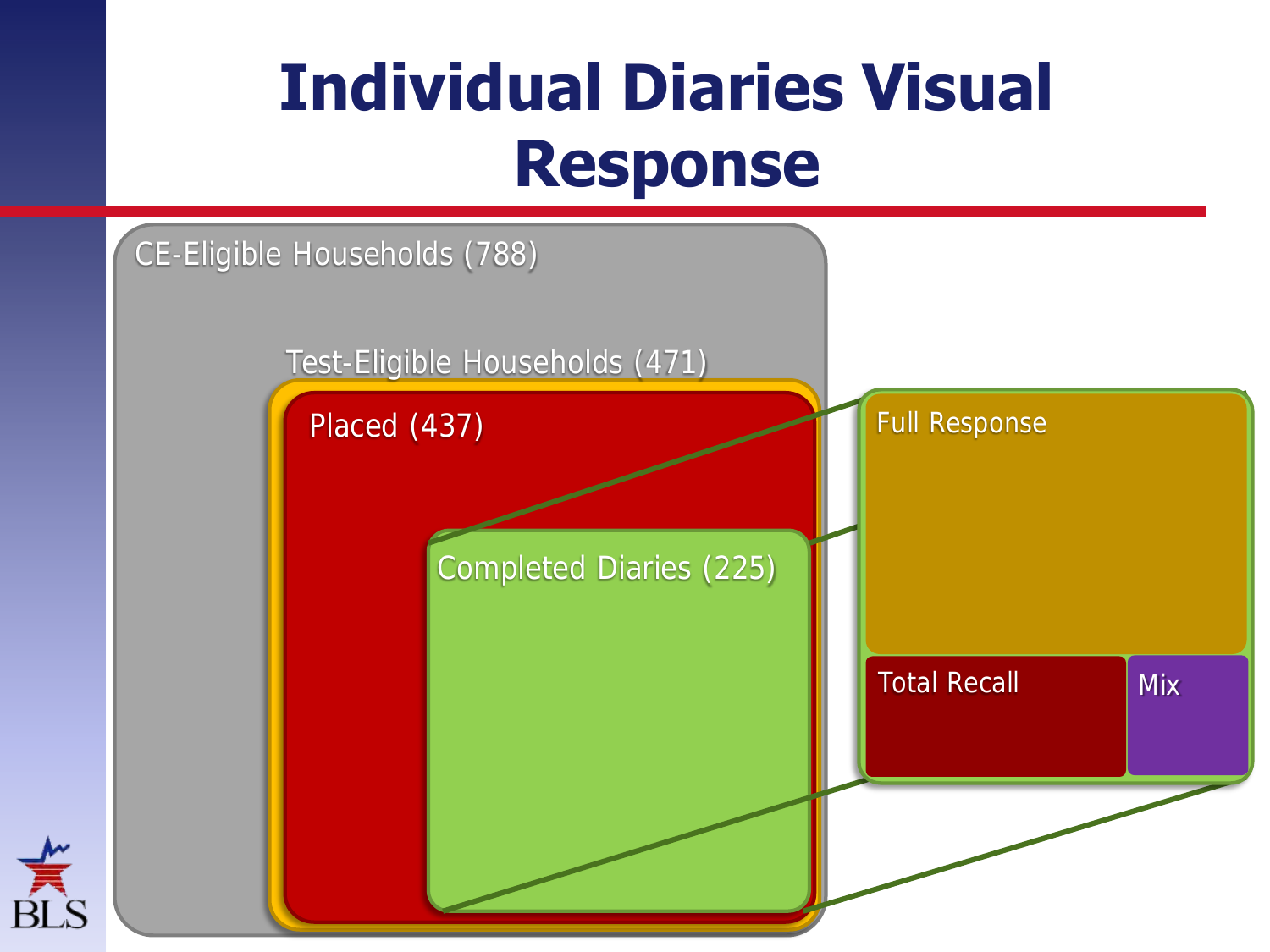# **III. PRELIMINARY RESULTS – PARADATA**

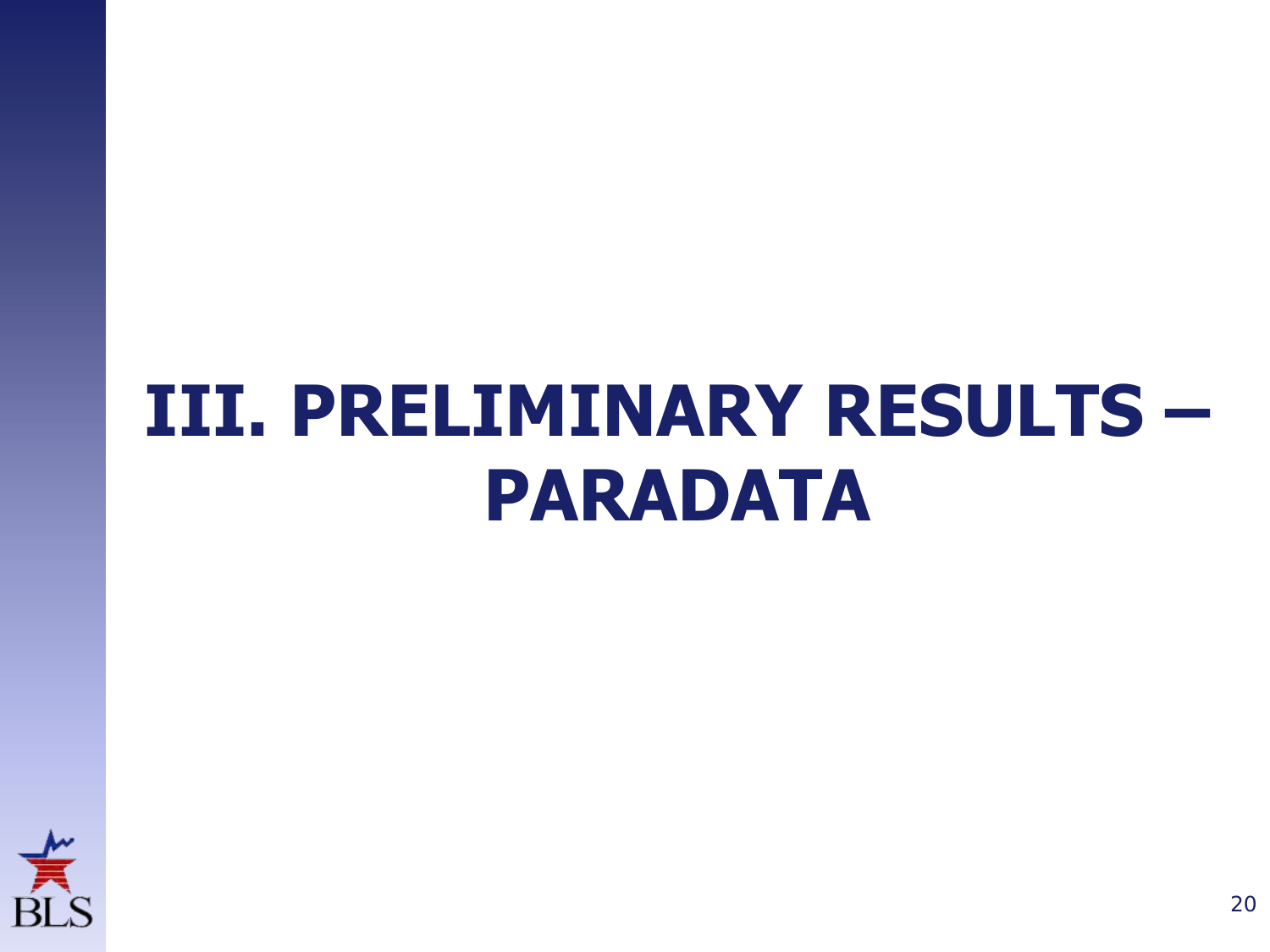#### **Log-In Monitoring Protocol and Interviewer Compliance**

- Census monitored placed diaries to determine whether respondents were logging in
- If a respondent went three or more days without logging in, Census flagged the household and the assigned interviewer was notified to contact the household

| <b>Regional Office</b><br>$($ # of HHs) | <b>Households flagged for</b><br>follow-up | <b>Percent with Follow-up</b><br>$(n=17)$ |
|-----------------------------------------|--------------------------------------------|-------------------------------------------|
| <b>Philadelphia RO</b><br>$(n=203)$     | 45                                         | 7%                                        |
| <b>Chicago RO</b><br>$(n=247)$          | 76                                         | 17%                                       |
| Los Angeles RO<br>$(n=338)$             | 60                                         | 2%                                        |
| <b>Total</b>                            | 181                                        | 9%                                        |

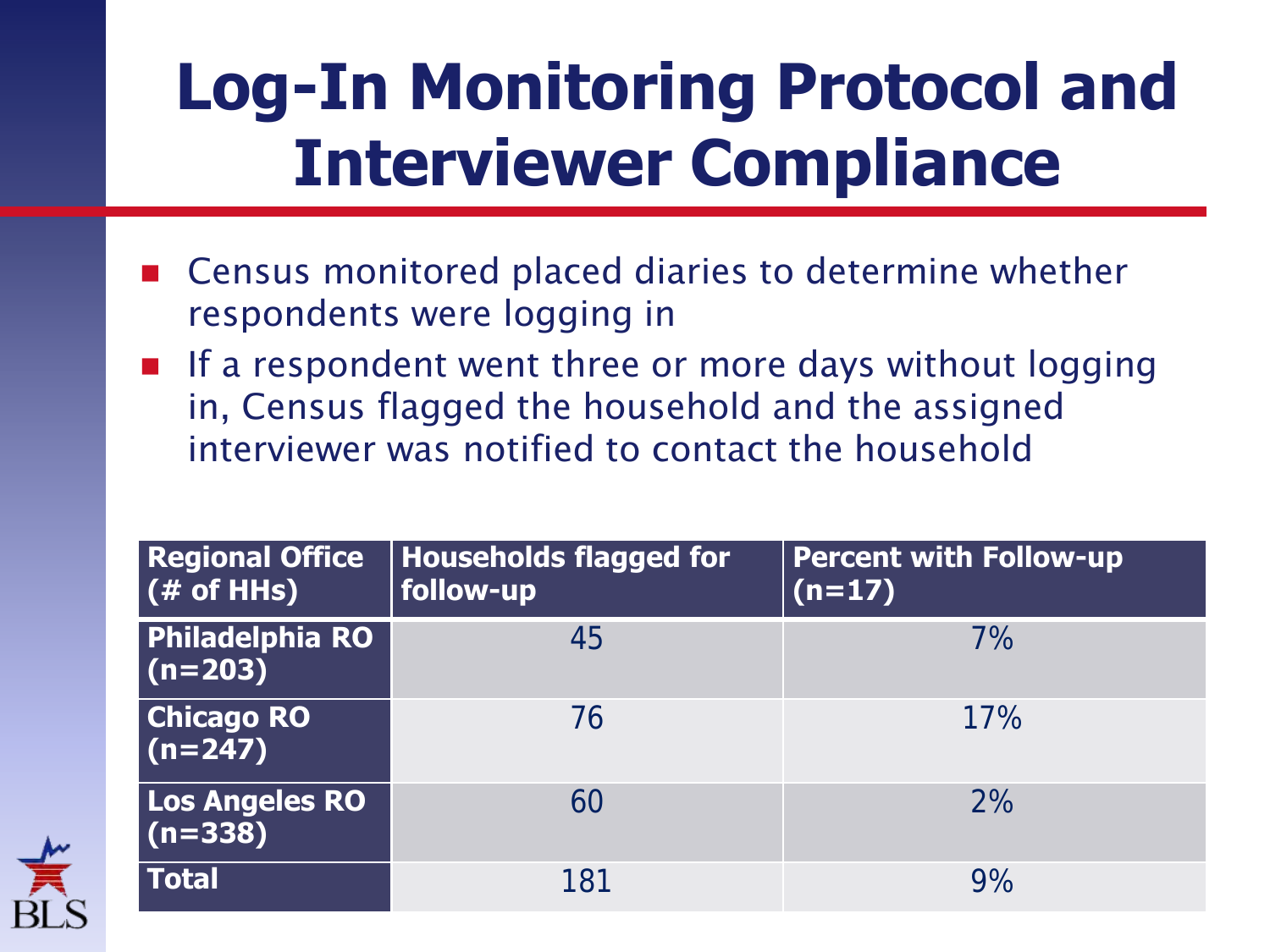#### **Log-In and Log-In Failures by Mode**





22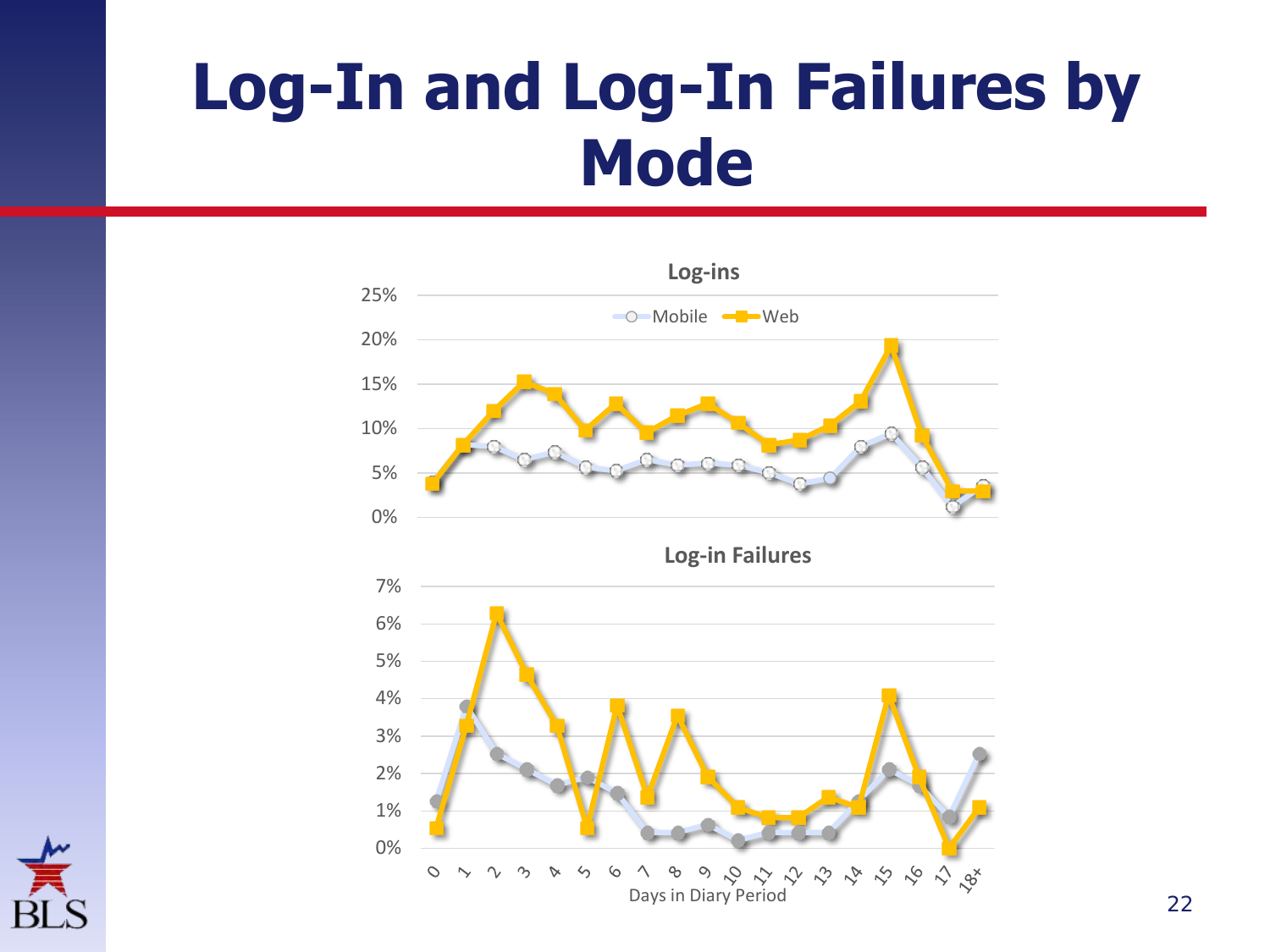#### **Log-In and Response**



23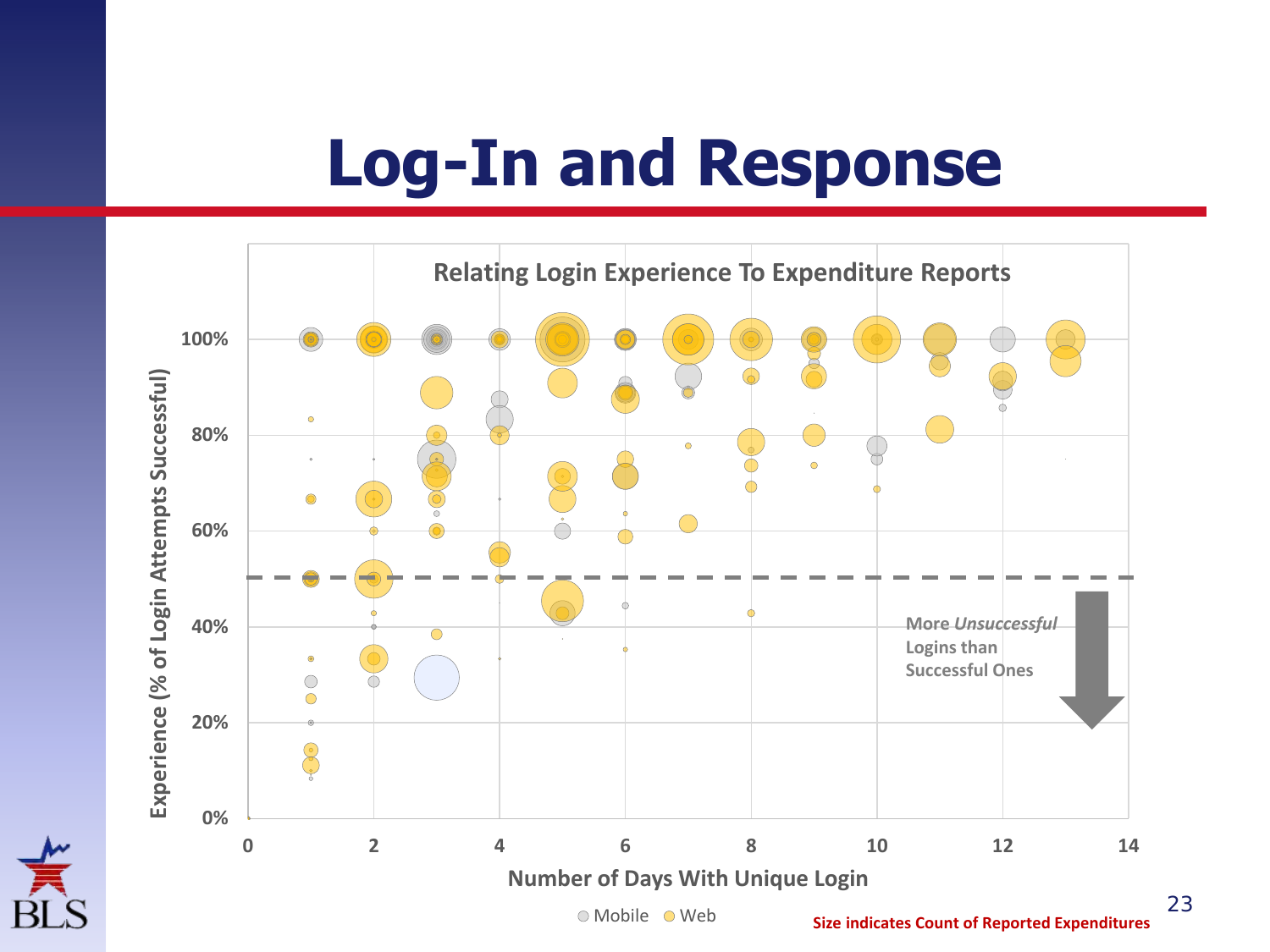#### **Assigned Mode versus Log-In Mode**

■ The tabulations on number of entries by mode were based on assigned mode.



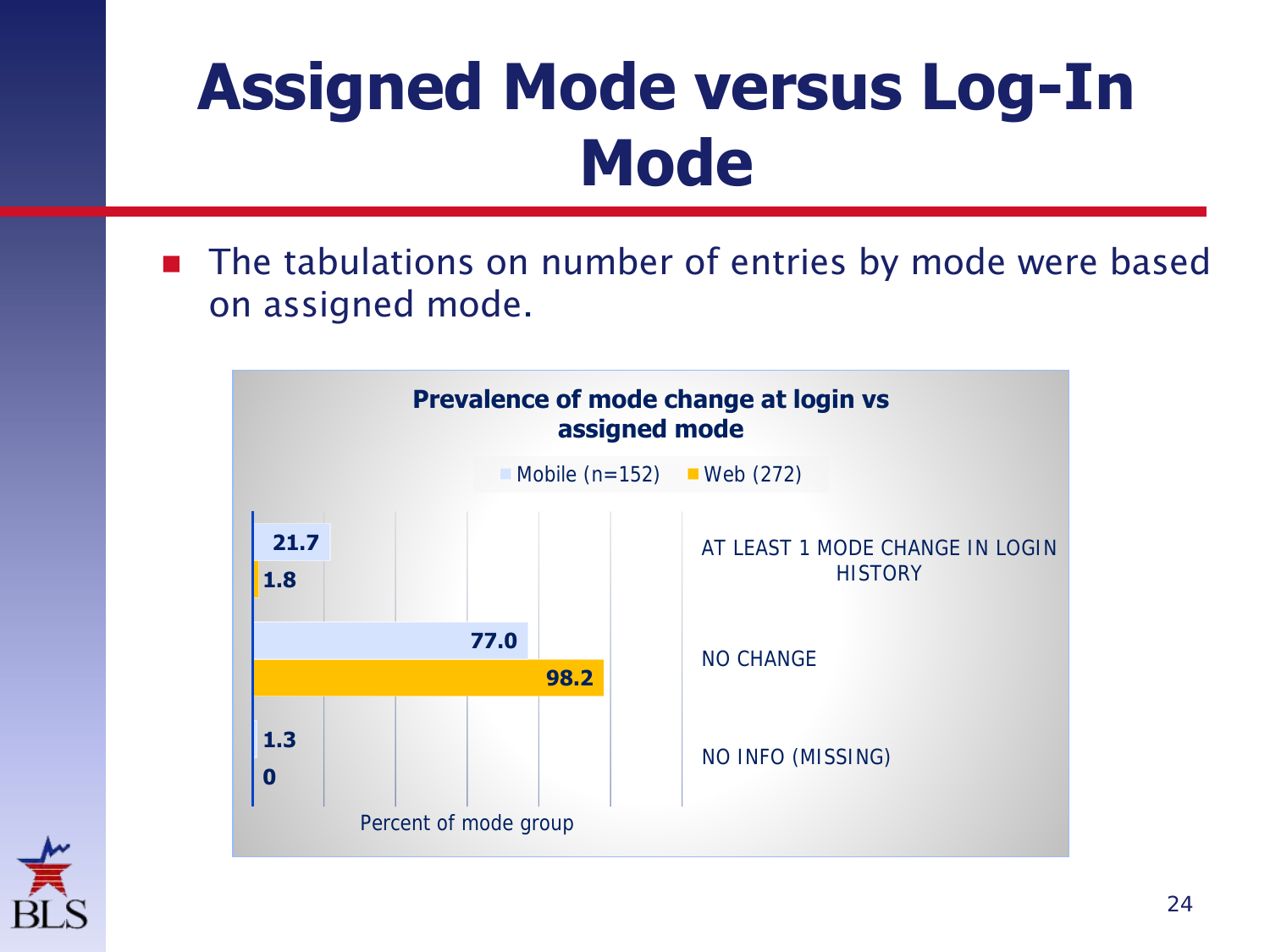### **Respondent Log-Ins by Operating System**

**Percent distribution of distinct persons who logged in by operating system**  (no. persons = 337)



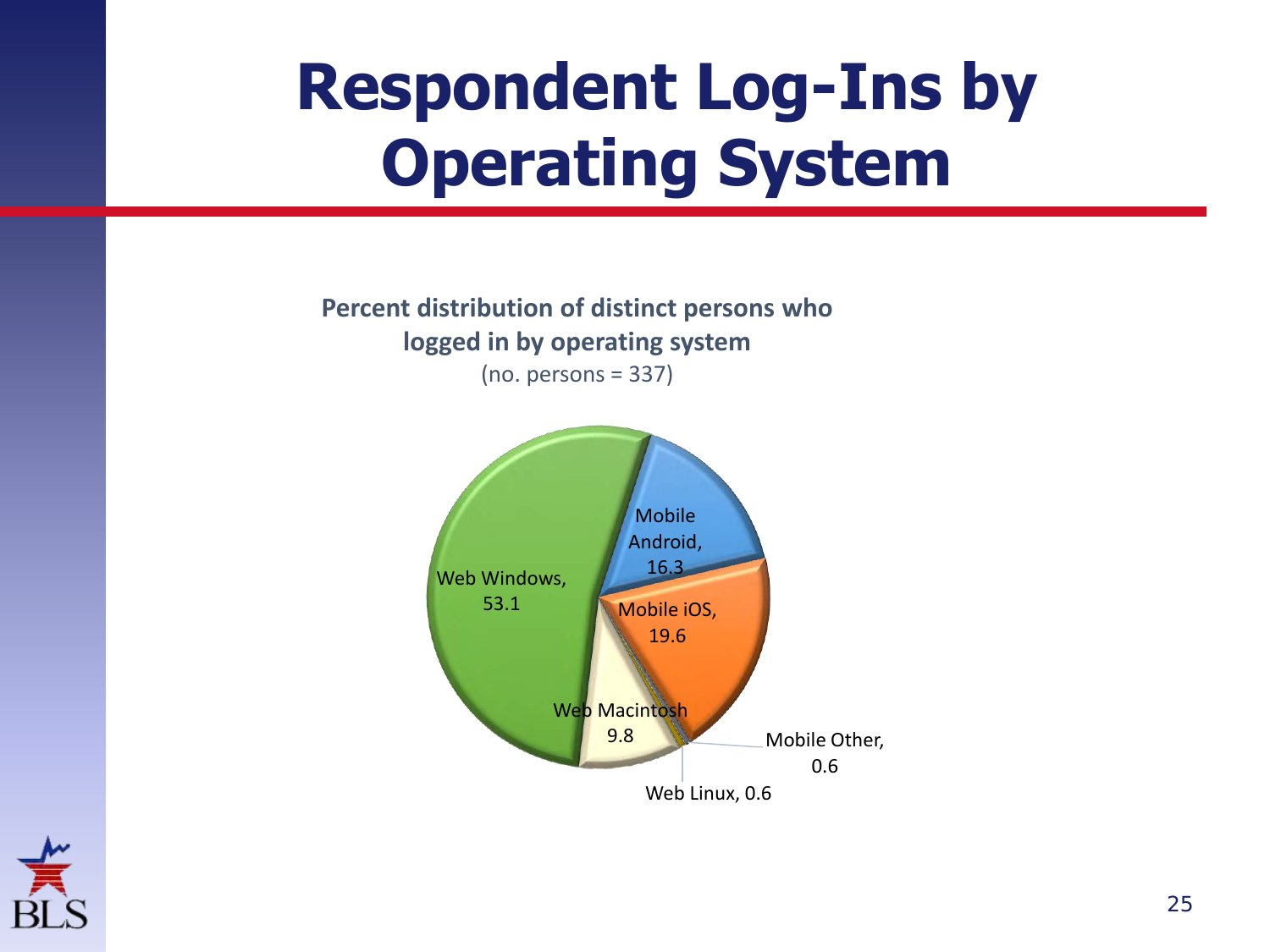# **IV. PRELIMINARY RESULTS – REPORTING CHARACTERISTICS**

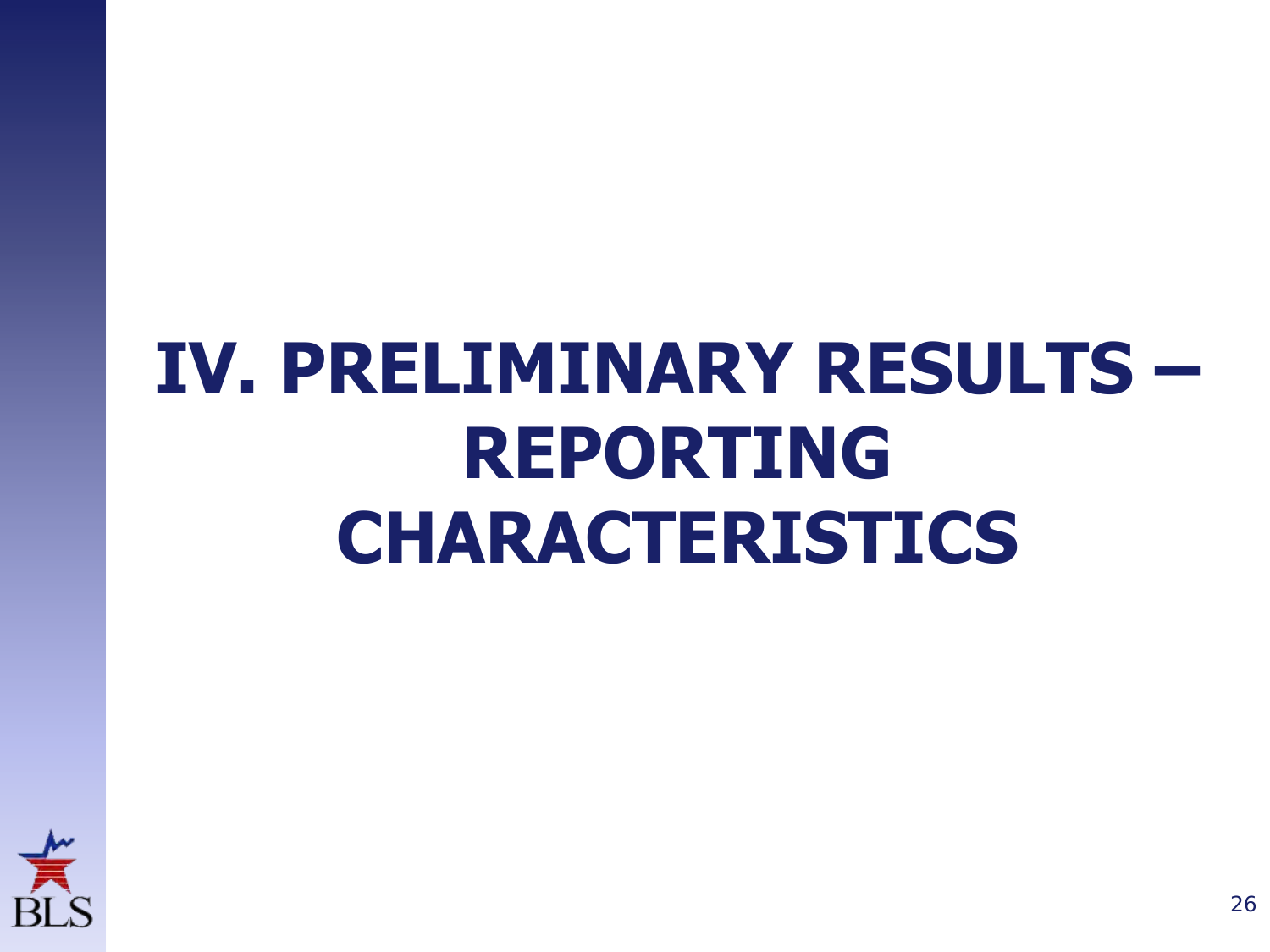# **Respondent-Level Diary Keeping by Mode**

- **Mobile diarists were younger and more likely to have** completed college
- **Desktop diarists were older and more likely to be from** households with fewer persons
- **For both mobile and desktop diarists the largest number of** entries occur in Food for Home Consumption (FDB)
- **Neek to Week Entries** 
	- Among desktop diarists the largest decline in average number of entries occurred in FDB; however FDB was relatively steady for mobile diarists
	- Among mobile diarists, the largest week to week decline was in All Other Products, Services, and Expenses (OTH)
	- With the exceptions noted previously, there did not appear to be an association between diary week and the number of entries reported in other categories by mode

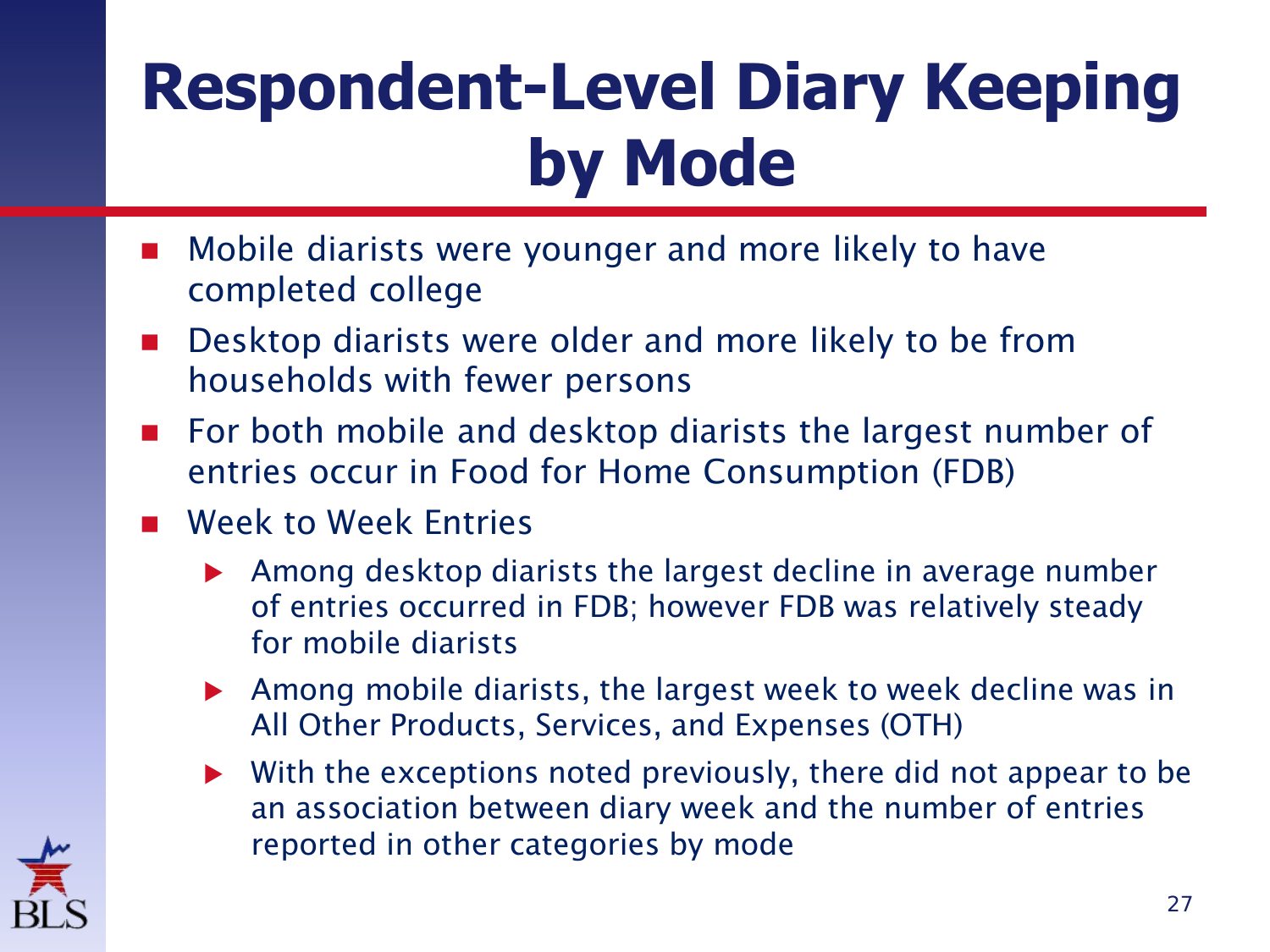#### **Entries per Respondent by Mode**



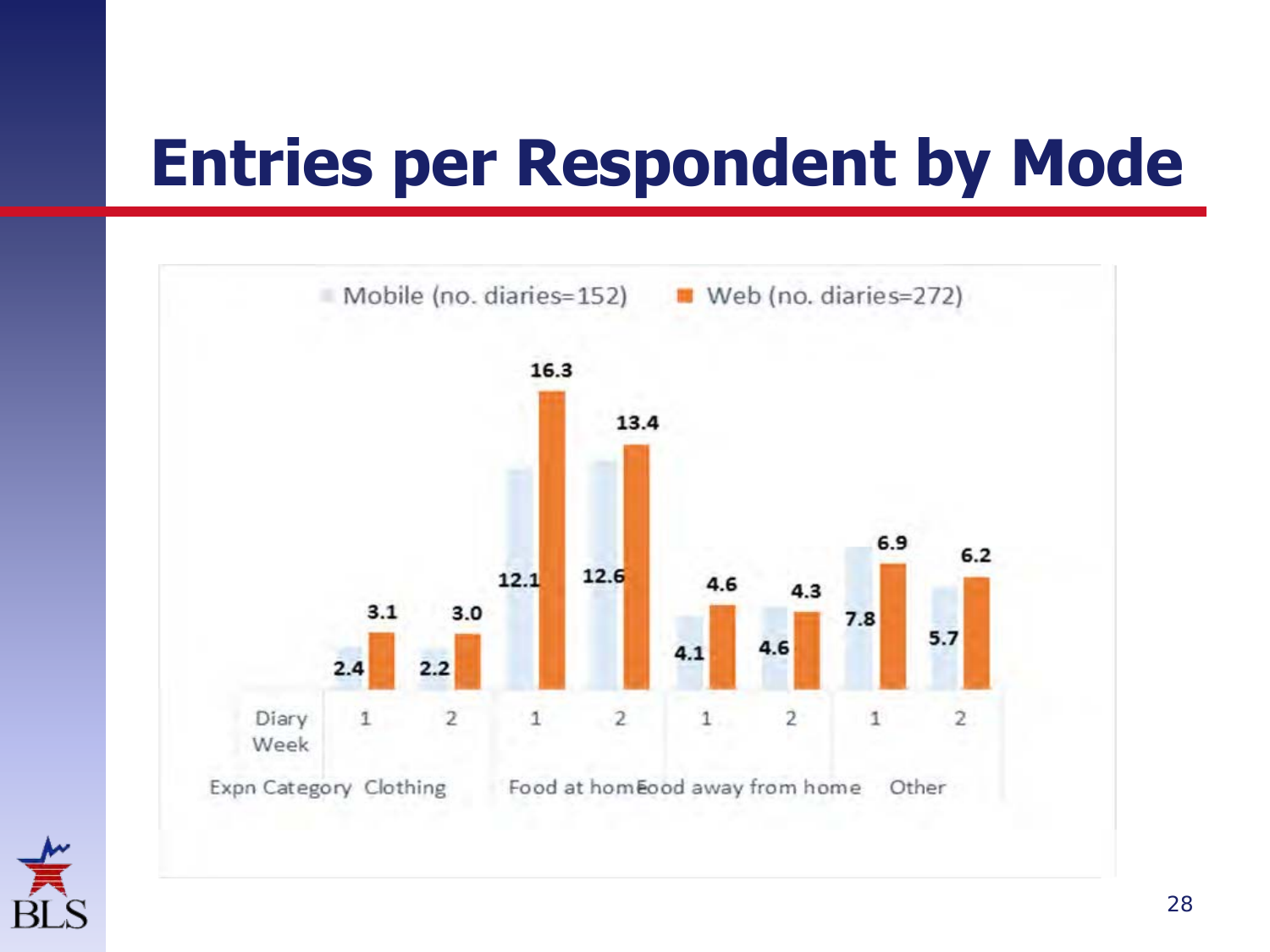#### **V. SUMMARY**

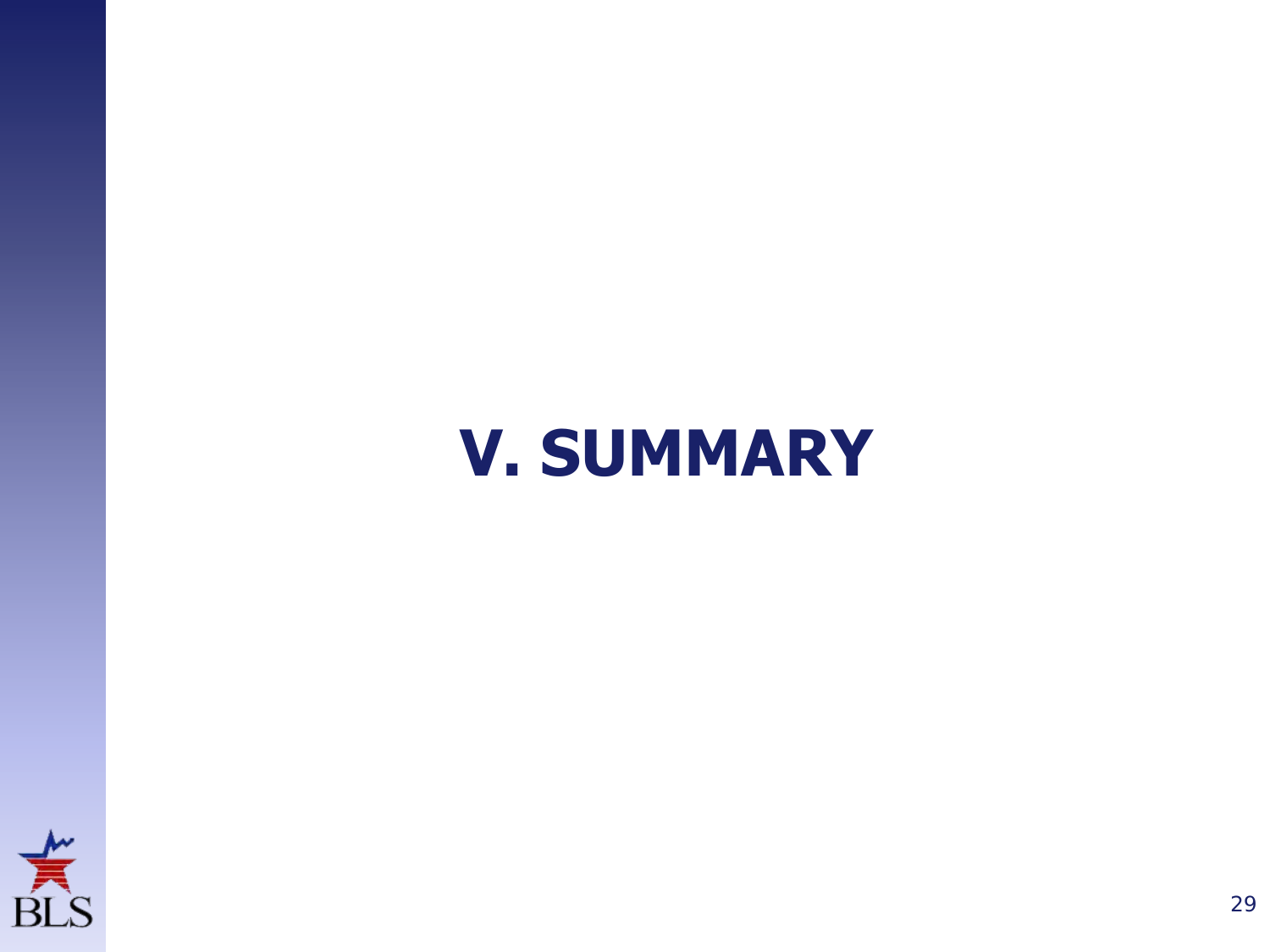#### **In Summary**

- Sample Performance: Diary keeping information that is automatically generated allows for protocols to be updated more rapidly
- Paradata: Access to up-to-date paradata allows for on-demand interviewer intervention
- Data Quality: Electronic diaries allow for the collection of data from some diaries that are not successfully picked up
- Reporting Characteristics: Electronic diaries, specifically mobile diaries, do an effective job targeting groups generally underrepresented in CE data